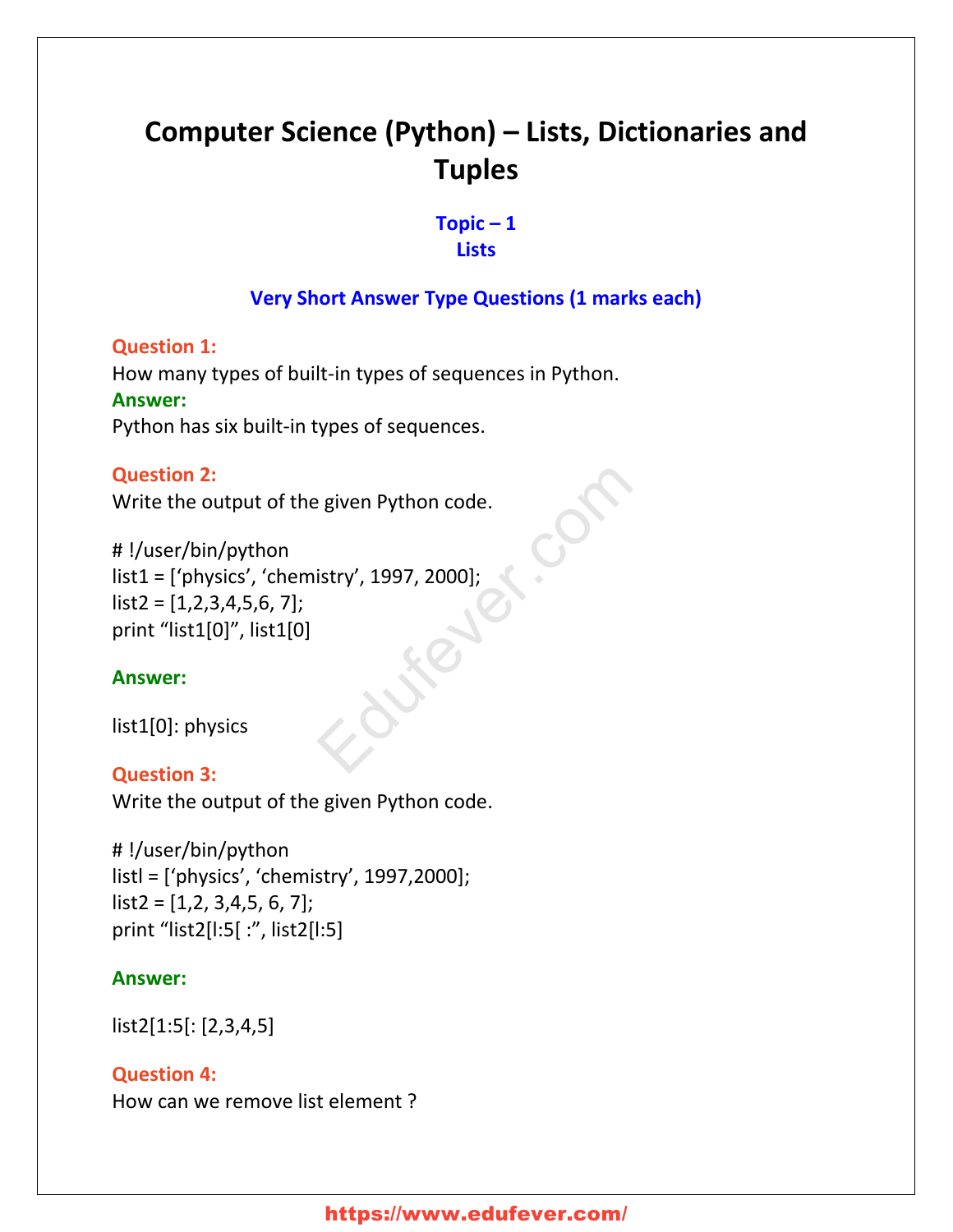#### **Answer:**

To remove a list element, you can use either the del statement or the remove]) method

#### **Question 5:**

Why we use cmp(listl, list2) in Python? **Answer:** It compares elements of both lists.

#### **Question 6:**

What is the use of len(list)) in Python?

#### **Answer:**

It gives the total length of the list.

#### **Question 7:**

Describe max(list) method.

# **Answer:**

It returns item from the list with max value.

#### **Question 8:**

Describe min(list) method.

#### **Answer:**

It returns item from the list with min value. Partial<br>
Explorering the United States of Contractors and Contractors and Contractors and Contractors and Contractors<br>
Education Puthon Property and Contractors and Contractors and Contractors and Contractors and Contracto

#### **Question 9:**

What is the use of list(seq) in Python ?

#### **Answer:**

It converts a tuple into list.

#### **Question 10:**

What do you mean by list.append(obj) **Answer:**

Appends object obj to list

#### **Question 11:**

What do you mean by list.count(obj) **Answer:** Returns count how many times obj occurs in list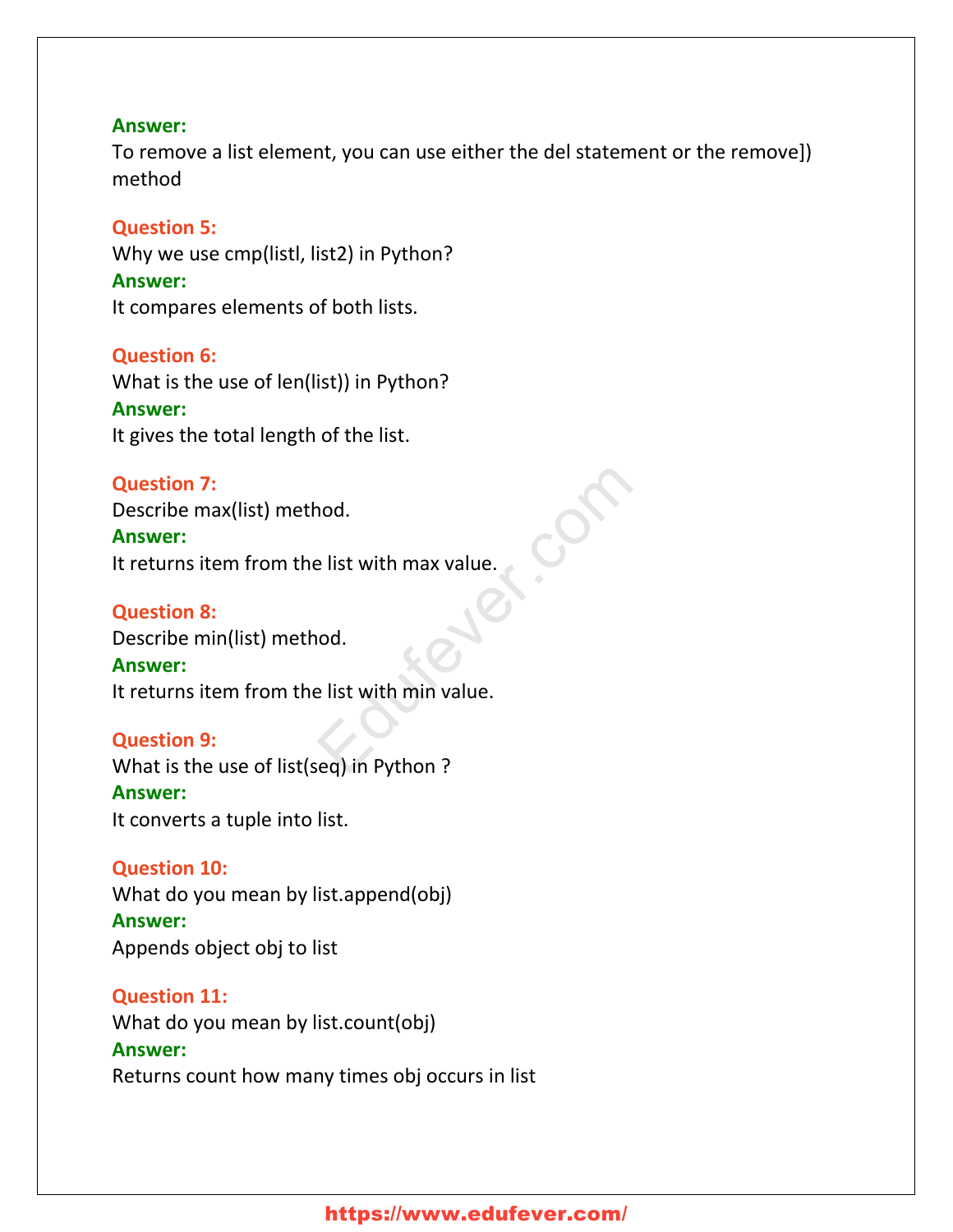# **Question 12:** Explain list.extend(seq) **Answer:** Appends the contents of seq to list.

**Question 13:**

Is list.reverse() method return a value?

#### **Answer:**

This method does not return any value but reverse the given object from the list

# **Question 14:**

Which method is used to sort objects of list.

# **Answer:**

sort ()

# **Question 15:**

Which function is used to reverse objects of list in place. to reverse objects of list in place.<br>
or removing object obj from list.

#### **Answer:**

list.reverse ()

# **Question 16:**

Which function is use for removing object obj from list.

#### **Answer:**

list.remove(obj)

#### **Question 17:**

Which function is use for returning the lowest index in list that obj appears.

#### **Answer:**

List index (obj).

# **Short Answer Type Questions (2 marks each)**

#### **Question 1:**

Define list in Python.

#### **Answer:**

The list is a most versatile datatype available in Python which can be written as a list of comma- separated values (items) between square brackets. Good thing about a list is that items in a list need not all have the same type. Creating a list is as simple as putting different comma-separated values between square brackets.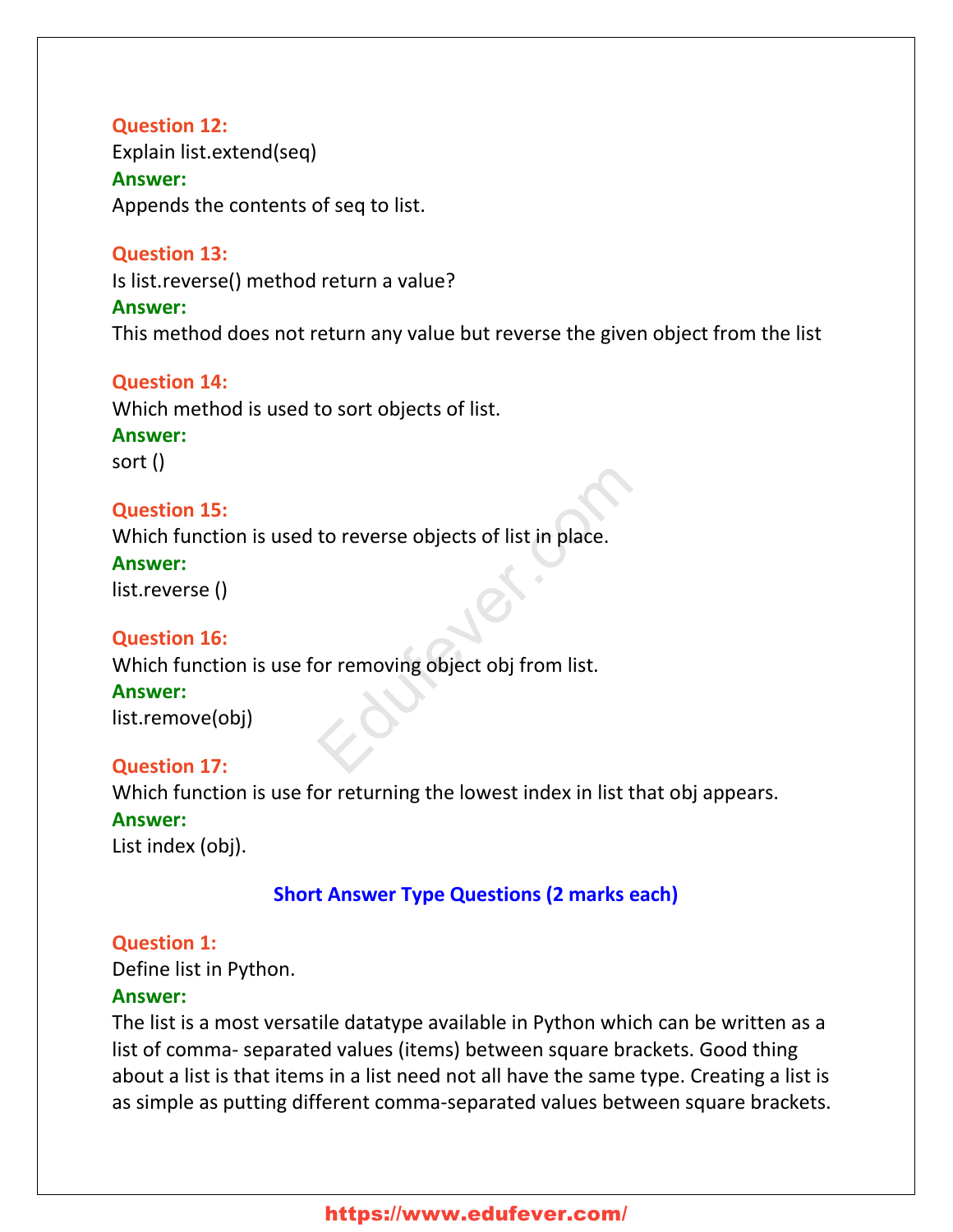*For example :* list1 = ['physics', 'chemistry', 1997,2000];  $list2 = [1,2, 3,4, 5]$ ;  $list3 = '['a'', 'b'', 'c'', 'd''];$ 

#### **Question 2:**

Give an example to access values in lists.

#### **Answer:**

To access value in lists, use the square brackets for slicking along with the index or indices to obtain value available at that index. Following is a simple example :

# !/user/bin/python list1 = ['physics', 'chemistry', 1997, 2000];  $list2 = [1, 2, 3, 4, 5, 6, 7]$ ; print "list1 [0]:", list1 [0] print "list2[1 :5]:", list2[1:5] |:", list2[1:5]<br>|is executed, it produces the following<br>|<br>|date single or multiple elements of lists<br>|pr multiple elements of lists by giving t

# **When the above code is executed, it produces the following result:**

list1 [0]: physics  $list2[1:5] : [2, 3, 4, 5]$ 

# **Question 3:**

Give an example to update single or multiple elements of lists

# **Answer:**

You can update single or multiple elements of lists by giving the slice on the lefthand side of the assignment operator, and you can add elements in a list with the append( ) method. Following is a simple example:

```
# !/user/bin/python
listl = ['physics', 'chemistry', 1997, 2000];
print "Value available at index 2 :"
print list[2];
list[2] = 2001;print "New value available at index 2 :"
print list [2];
Note: append)) method is discussed in subsequent section.
```
# **When the above code is executed, it produces the following result:**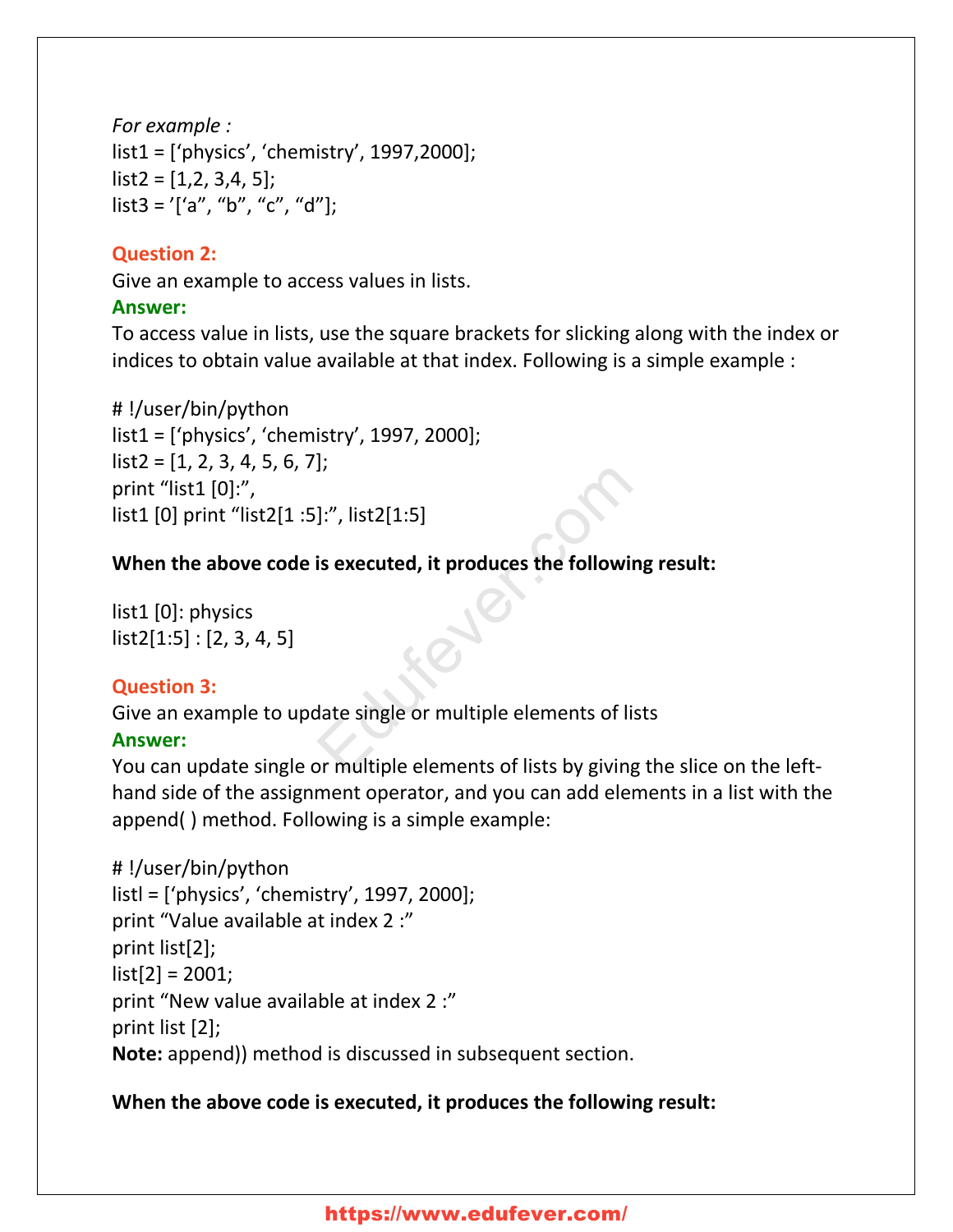Value available at index 2 : 1997 New value available at index 2 : 2001

#### **Question 4:**

Give an example to remove list element.

#### **Answer:**

To remove a list element, you can use either I the del statement if you know exactly which ' element(s) you are deleting or the remove I ( ) method if you do not know. Following is a simple example:

# !/user/bin/python list1 = ['physics', 'chemistry', 1997, 2000]; print list1; del list1 [2]; print "After deleting value at index 2 :" print list1; Sulfamilient of the state of the section of the following<br>
is executed, it produces the following<br>
1997, 2000];<br>
index 2;<br>
2000]

# **When the above code is executed, it produces the following result:**

['physics', 'chemistry', 1997, 2000]; After deleting value at index 2; ['physics', 'chemistry', 2000]

# **Question 5:**

Describe list() with its syntax.

# **Answer:**

The method list() takes sequence types and converts them to lists. It is used to convert a given tuple into list.

# **Syntax**

Following is the syntax for list() method : list (seq)

# **Question 6:**

Write the output of the given Python code :

#!/user/bin/python list1, list2 = [123, 'xyz'], [456, 'abc']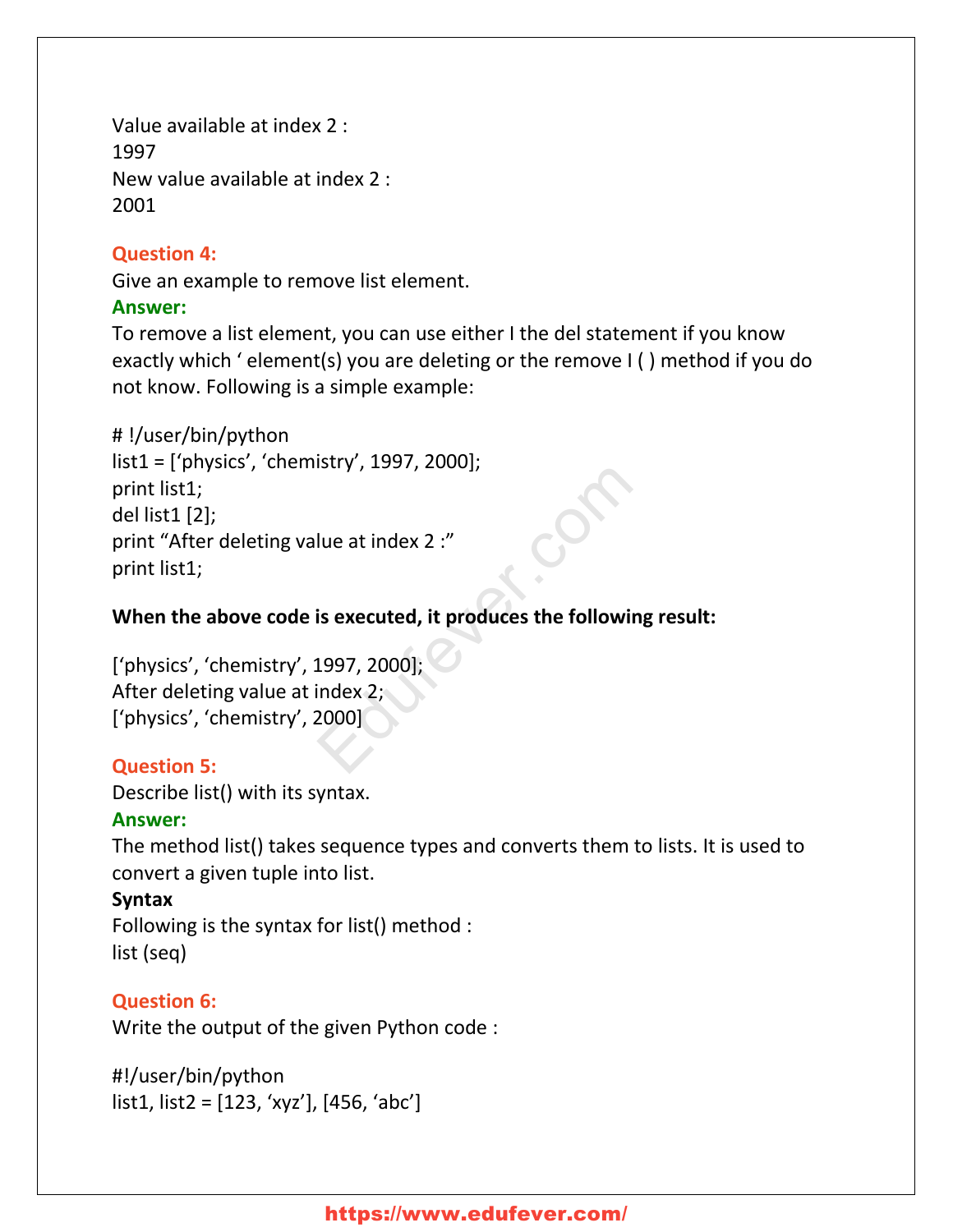```
print cmpt(list1, list2);
print cmp(list2, list1);
list3 = list2 + [786];
print cmp(list2, list3)
```
# **Answer:**

This will produce the following result:

-1 1 -1

# **Question 7:**

Write the output of the given Python code :

```
#!/user/bin/python
aList = [123, 'xyz', 'zara', 'abc', 123];
bList = [2009, 'manni'];
aList.extend (bList)
print "Extended List :", aList;
```
# **Answer:**

This will produce the following result: Extended List : [123, 'xyz', 'zara', 'abc', 123, 2009, 'manni']

#### **Question 8:**

Write the output of the given python code :

# ! 'user/bin'pvthon  $alist1 = [123, 'xvz', zara', abc'];$ print "Index for xyz : " aList. index) 'xyz'); print "Index for zara :", aList. index('zara');

#### **Answer:**

This will produce the following result: Index for xyz : 1 Index for xxx : 2

Ed. Co.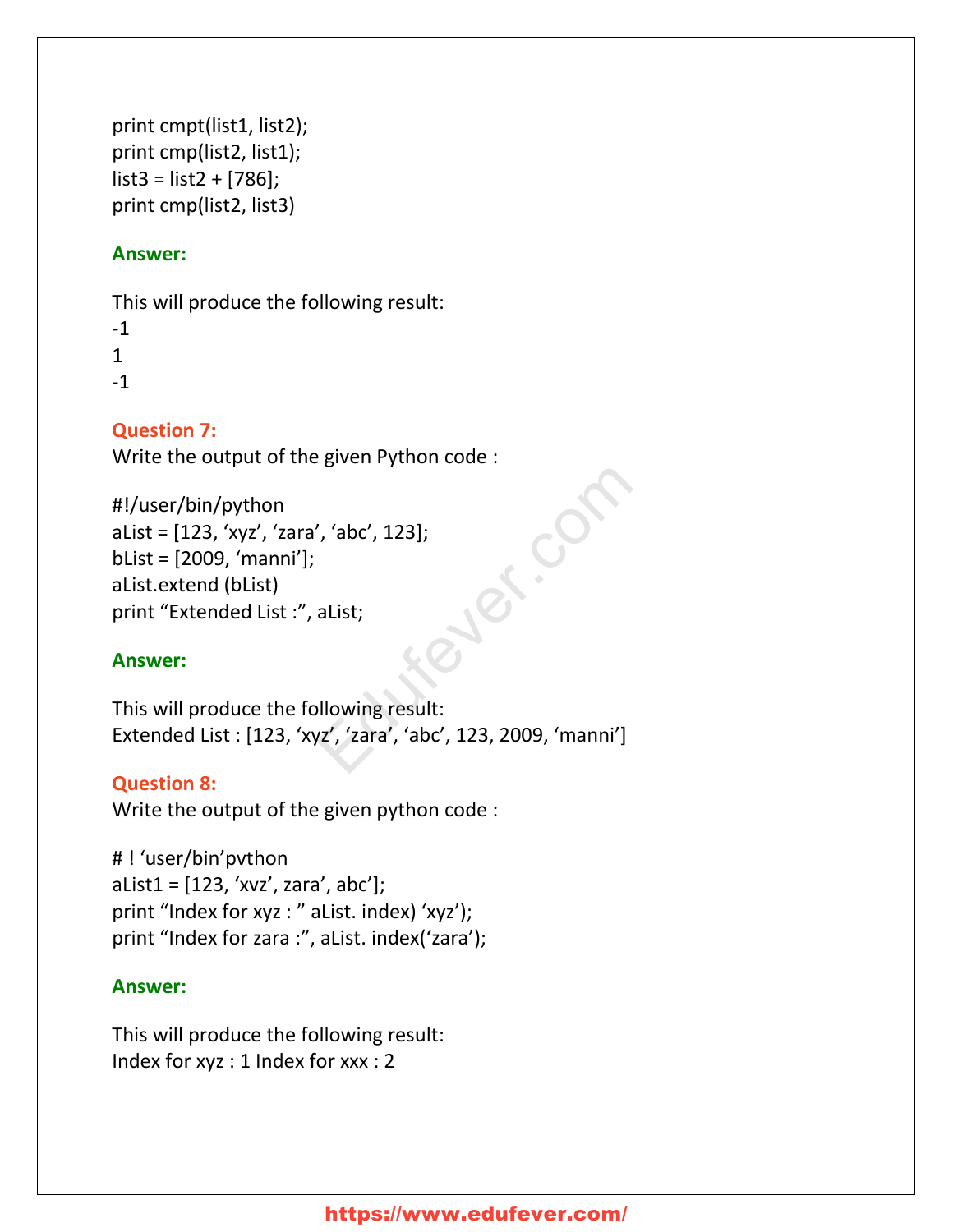#### **Question 9:**

Write the output of the given python code : # !/user/bin/python aList = [123, 'xyz', 'zara', 'abc']; aList.insert (3,2009) print "Final List:", aList **Answer:** Output: Final List: [123, 'xyz', 'zara', 2009, 'abc']

#### **Question 10:**

Write the output of the given python code :

#!/user/bin/python aList1 = [123, 'xyz', 'zara', 'abc']; aList.insert (3,2009) print "Final Lista List

#### **Answer:**

**Output:** Final List: [123, 'xyz', 'zara1, 2009,'abc1'] nt "Final Lista List<br>ara1, 2009,'abc1']<br>egiven python code :<br>a', 'abc'];

#### **Question 11:**

Write the output of the given python code :

# !/user/bin/python aList1 = [123, 'xyz', 'zara', 'abc']; print "A List:", aList.pop() print "B List:", aList.pop(2)

#### **Answer:**

**Output:** A List: abc B List: zara

#### **Question 12:**

Write the output of the following code **[CBSE Text Book]**

 $A = [2, 4, 6, 8, 10]$  $L = len (A)$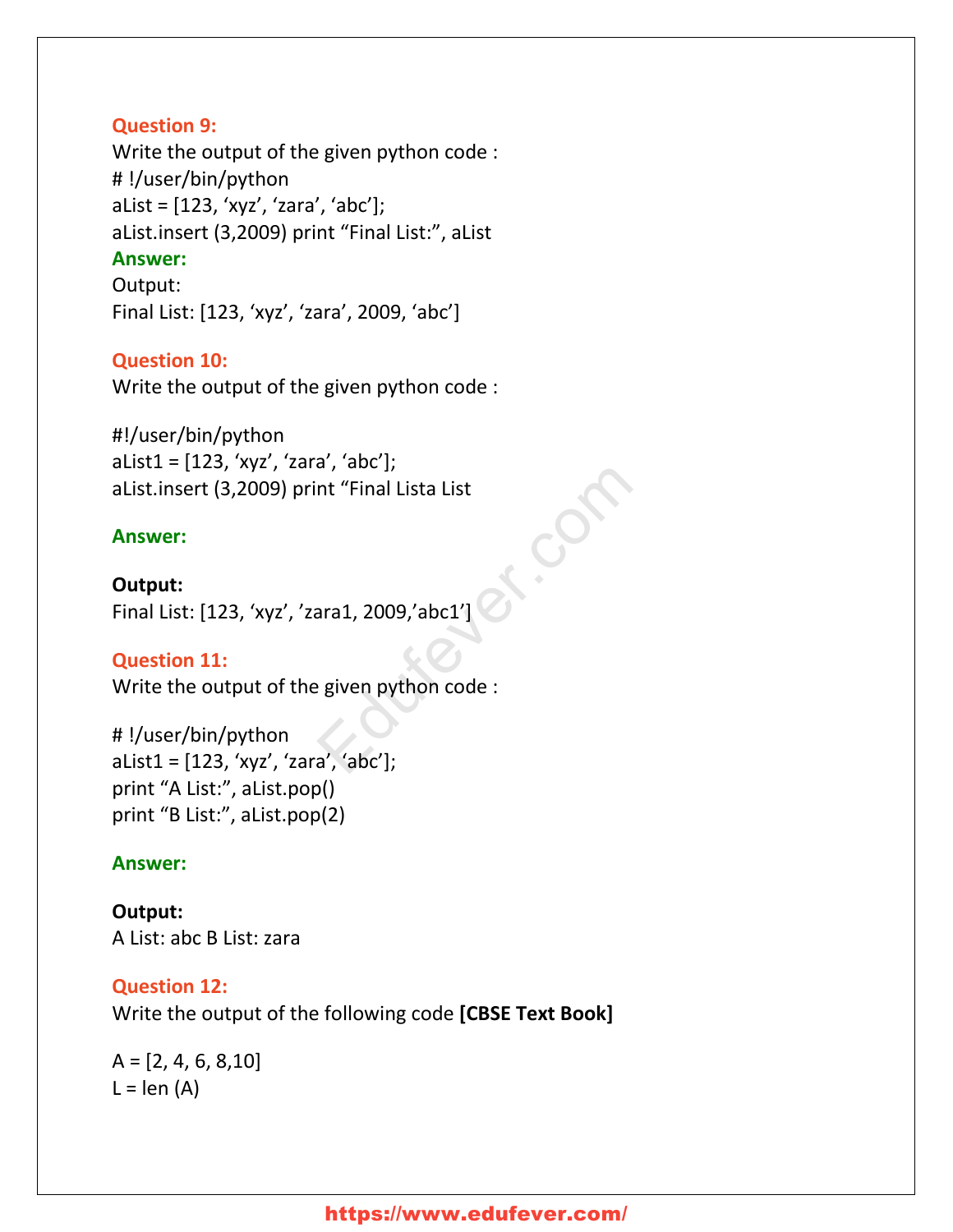$S = 0$ for I in range  $(1, L, 2)$ :  $S + = A[1]$ print "Sum=", S

#### **Answer:**

 $Sum = 12$ Justification:  $A[1] = 4$  step size = 2  $A[3] = 8$  $S = 4 + 8 = 12$ 

# **Question 13:**

How are lists different from strings when both are sequences ?

#### **Answer:**

The lists and strings are different in following ways :

**(a)** The lists are mutable sequences while strings are immutable.

**(b)** Strings store single type of elements, all characters while lists can store elements belonging to different types.

**(c)** In consecutive locations, strings store the individual characters while list stores the references of its elements. From strings when both are sequences<br>
Exercise the different in following ways<br>
Exercise esequences while strings are immutat<br>
type of elements, all characters while I<br>
different types.<br>
Elements.<br>
Elements.<br>
Elements.

# **Question 14:**

Write a program to calculate and display the sum of all the odd numbers in the list.

#### **Answer:**

```
pos = 0sum = 0while pos < len (L):
if L[pos] %2 = = 1 :
sum = sum + L [pos]pos = pos + 1print sum
```
# **Question 15:**

Define a function overlapping ( ) that takes two lists and returns True if they have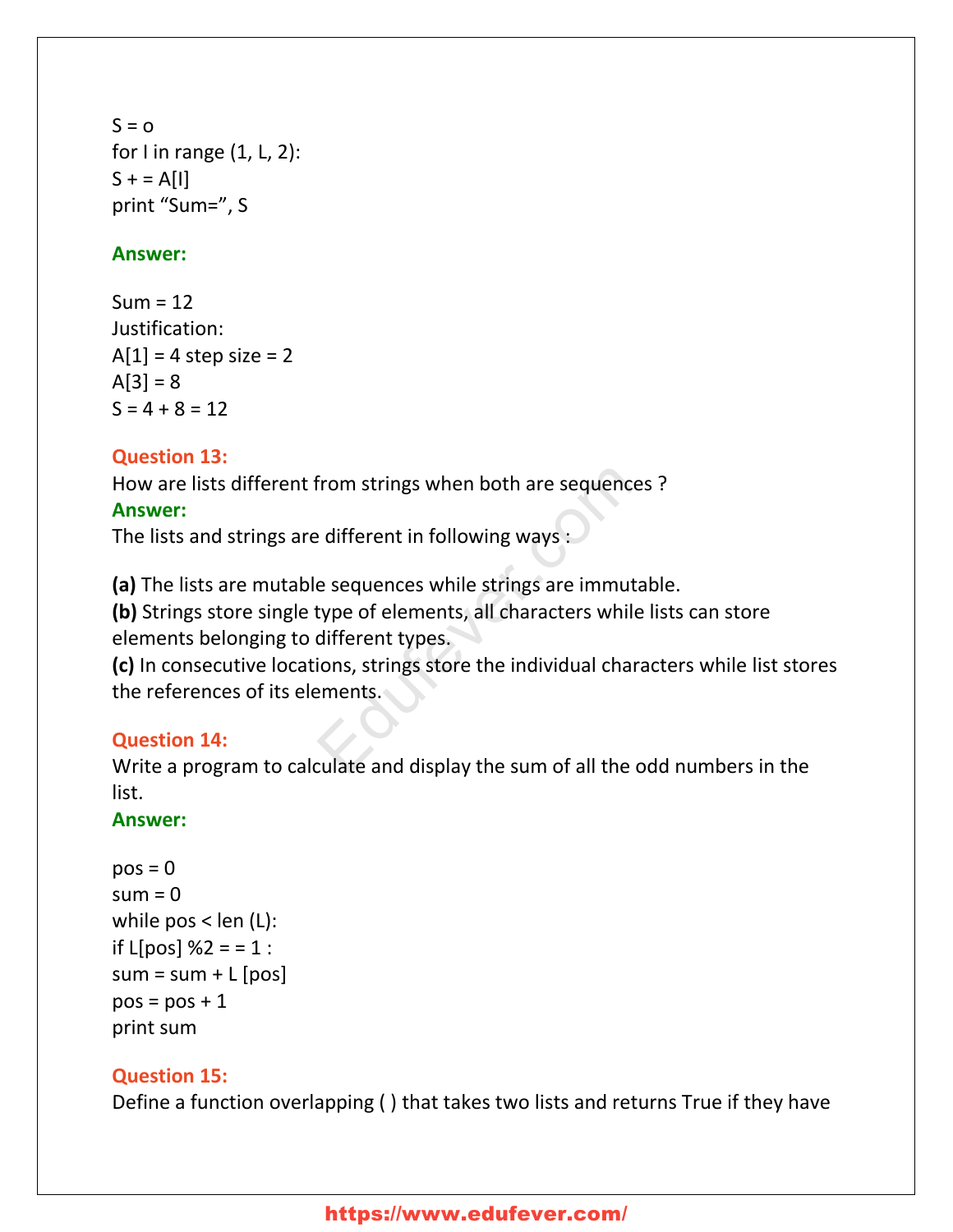at least one member in common, False otherwise. **Answer:**

```
def overlapping (a, b):
11 = len(a)12 = len (b)for i in range (11):
for j in range (12):
if a[i] == b[i]:
return True
else
return False
```
#### **Question 16:**

Write a program to find all duplicates in a list. **[CBSE Text Book] Answer:**

```
a = [1, 2, 3, 2, 1, 5, 6, 5, 5, 5]d = \{\}for elem in a:
if elem in
d: d[elem] += 1else:
d[elem] = 1print elem
print [x for x, y in d.items() if y > 1],
print "have duplicates"
print d
                               Fever.cf
```
#### **Output screenshot:**

[1,2,5] have duplicates {1:2,2: 2,3:1,5:4, 6: 1}

#### **Long Answer Type Questions (4 marks each)**

#### **Question 1:**

What is string in Python and how can we access values in list. **Answer:**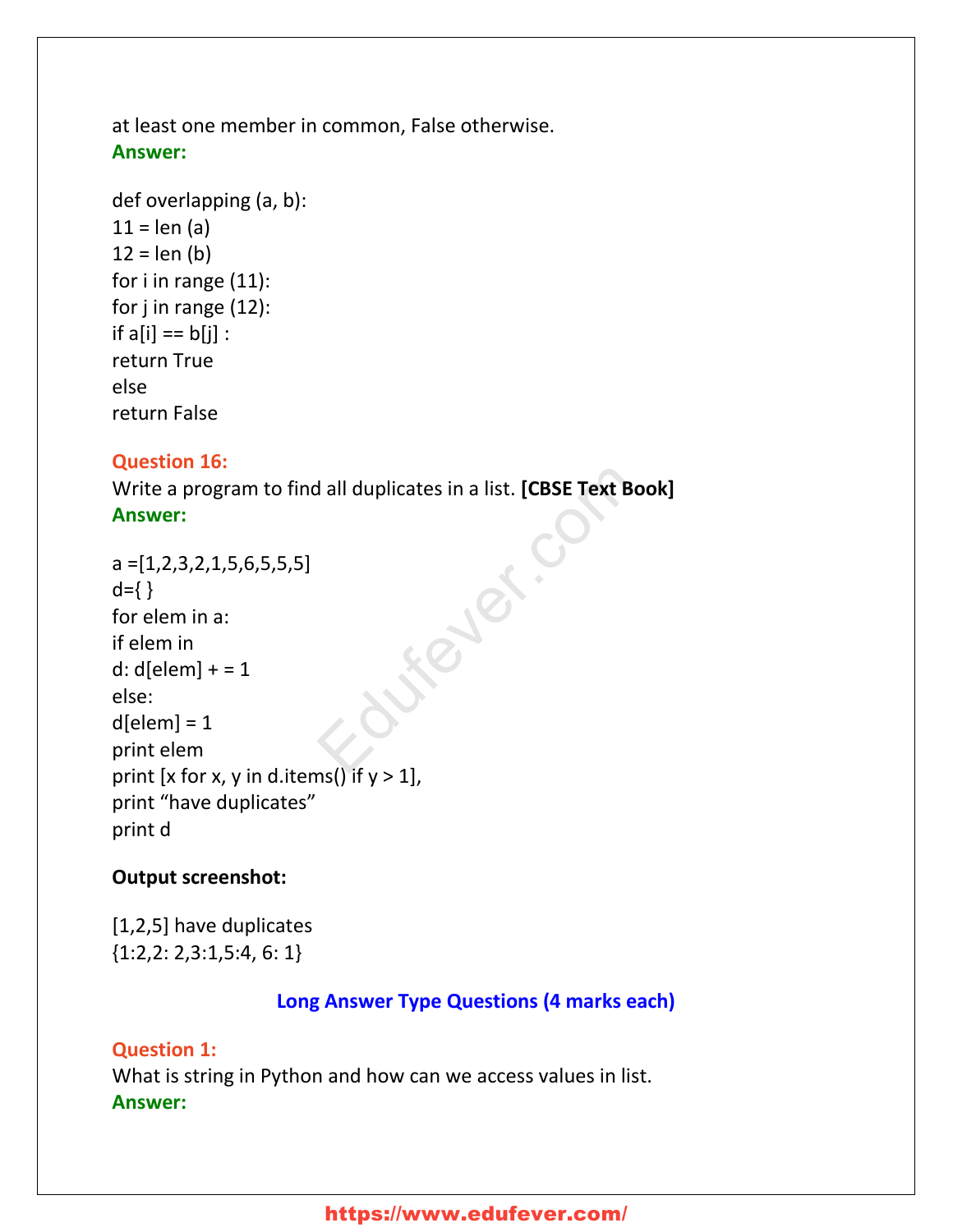The most basic data structure in Python is the sequence. Each element of a sequence is assigned a number – its position or index. The first index is zero, the second index is one, and so forth. Python has six built -in types of sequences, but the most common ones are lists and tuples.

There are certain things you can do with all sequence types. These operations include indexing, slicing, adding, multiplying, and checking for membership. In addition, Python has built-in functions for finding the length of a sequence and for finding its largest and smallest elements.

# **Python Lists:**

The list is a most versatile datatype available in Python which can be written as a list of comma- seprated values (items) between brackets. Good thing about a list is that items in a list need not all have the same type.

Creating a list is as simple as putting different comma-separated values between square brackets. For example:

list1 = ['physics', 'chemistry', 1997,2000];

 $list2 = [1, 2, 3, 4, 5]$ ;

 $list3 = ['a'', 'b'', 'c'', 'd'']$ ;

Like string indices, list indices start at 0, and lists can be sliced, concatenated and so on. ample:<br>
istry', 1997,2000];<br>
"];<br>
ndices start at 0, and lists can be sliced<br>
ts :<br>
, use the square brackets for slicing ald<br>
available at that index. Following is a s

#### **Accessing Values in Lists :**

To access values in lists, use the square brackets for slicing along with the index or indices to obtain value available at that index. Following is a simple example :

# !/user/bin/python list = ['physics', 'chemistry', 1997,2000];  $list2 = [1,2, 3,4,5,6, 7]$ ; print "list1 [0]:", list1 [0] print "list2[1:5]:", list2[1:5] list 2[1:5]: [2, 3, 4, 5]

# **Question 2:**

How can we update and delete list in python. **Answer:**

# **Updating Lists:**

You can update single or multiple elements of lists by giving the slice on the left-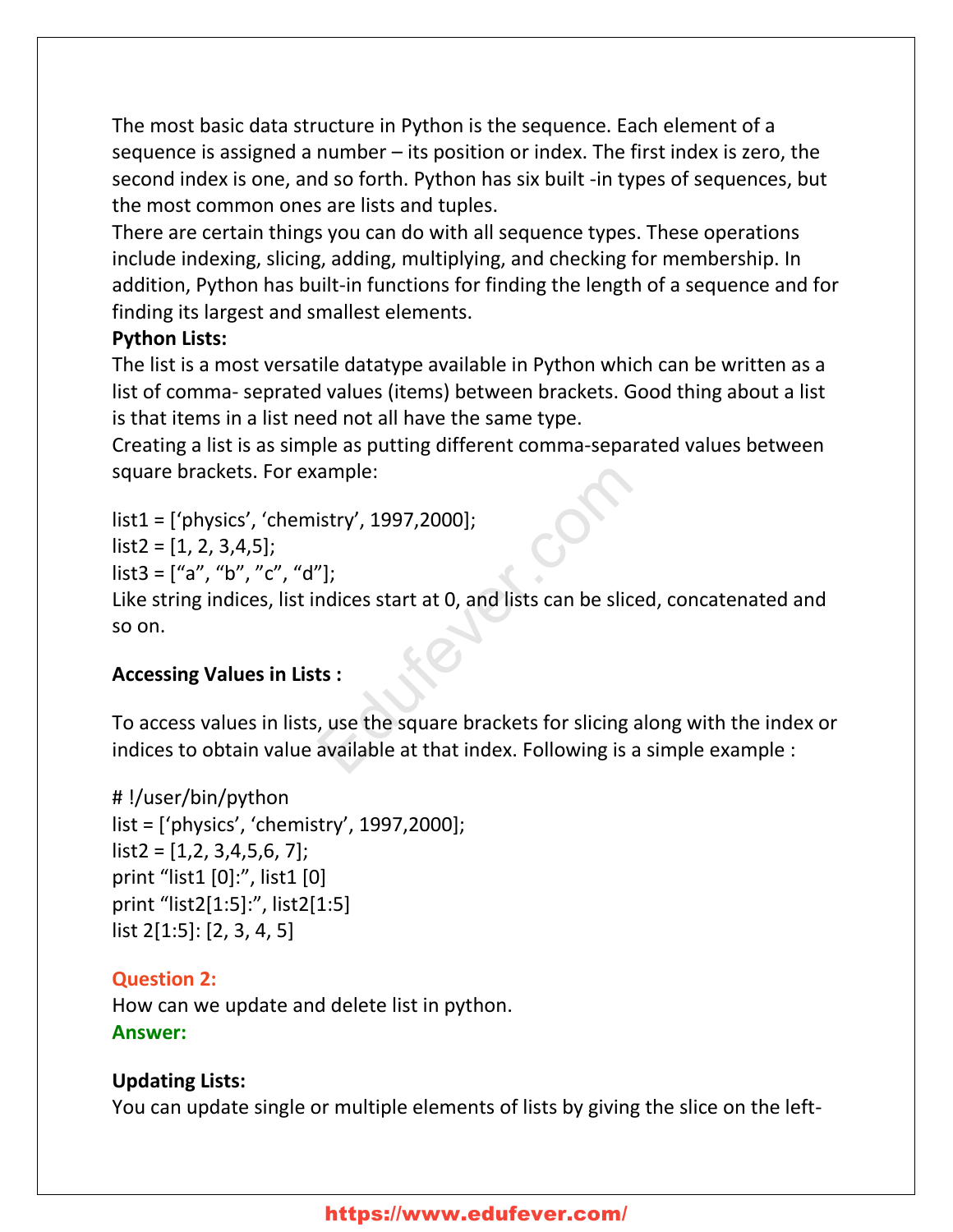hand side of the assignment operator, and you can add to elements in a list with the append() method. Following is a simple example:

# !/user/bin/python list = ['physics', 'chemistry', 1997, 2000]; print "Value available at index 2 :" print list[2]; list [2] = 2001; print "New value available at index 2 :" print list [2];

# **When the above code is executed it produces the following result:**

Value available at index 2 : 1997 New value available at index 2 : 2001

# **Delete List Elements:**

To remove a list element, you can use either the del statement if you know exactly which element(s) you are deleting of the remove() method if you do not know. index 2 :<br>nt, you can use either the del statemer<br>s) you are deleting of the remove() me<br>cample :<br>istry', 1997, 2000];

Following is a simple example :

# !/user/bin/python list1 = ['physics', 'chemistry', 1997, 2000]; print list1; del list1 [2]; print "After deleting value at index 2:" print list1;

#### **When the above code is executed, it produces the following result:**

['physics', 'chemistry', 1997, 2001] After deleting value at index 2 : ['physics', 'chemistry', 2000]

#### **Question 3:**

Write a program to input any two matrices and print sum of matrices. **Answer:**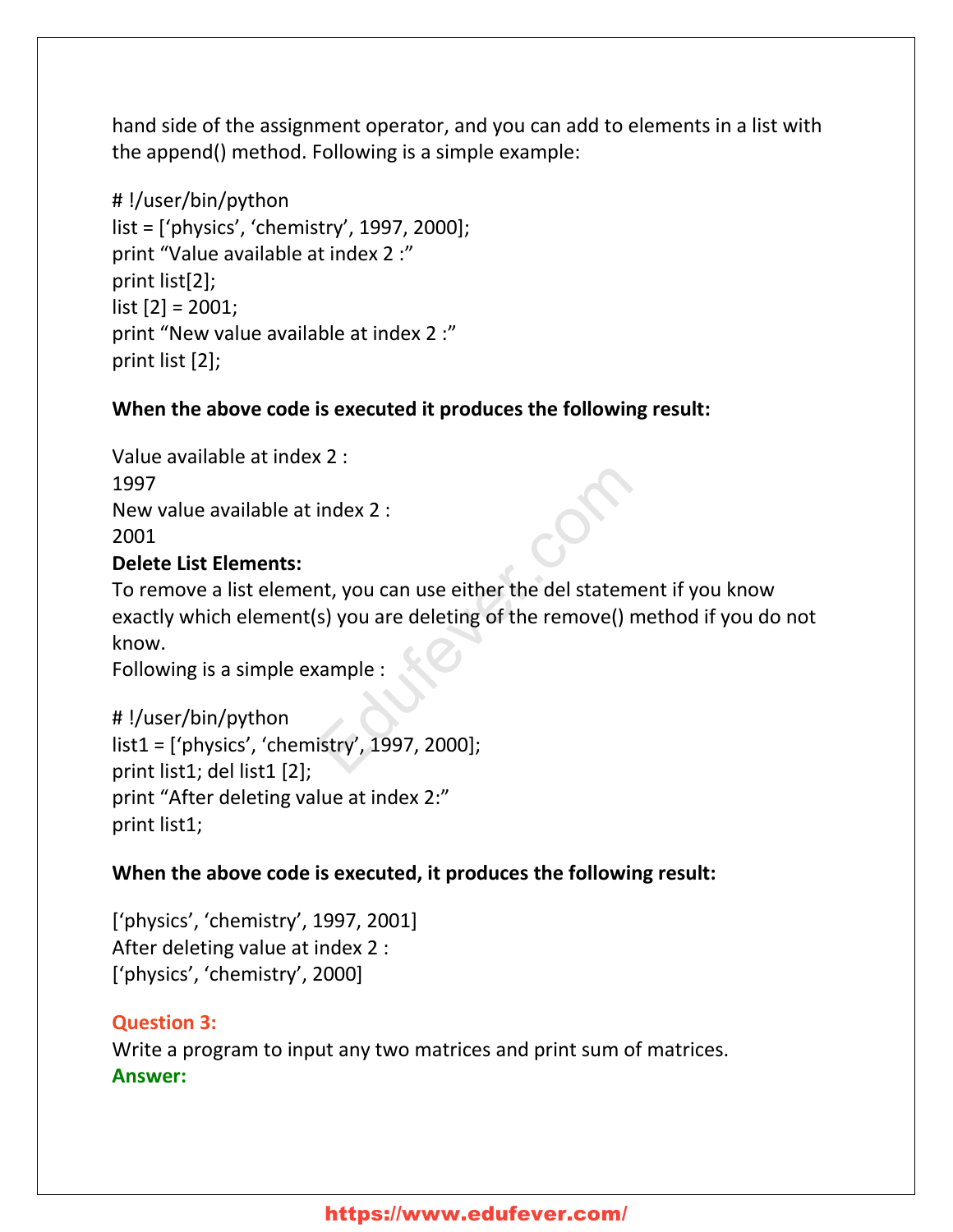```
import random
m1 = input ("Enter total number of rows in the first matrix")
n1 = input ("Enter total number of columns in the first matrix")
a = \left[ \left[ \text{random.random} \right] \right] for row in range\left[ \text{m1} \right] for col in range \left[ \text{m1} \right]for i in range (m1)
for j in range (n1):
a[i][i] = input()m2 = input ("Enter total number of rows in the second matrix")
n2 = input ("Enter total number of columns in the second matrix")
b = [[random.random() for row in range(m2)] for col in range(n2)]for i in range (m2):
for j in rnage (n2):
b [i][i] = input ()
c = \left[ \left[ \text{random.random} \right] \right] for row in range (ml) for col in range (n1)
if ((m1 = m2) and (n1 = = b)):
print "Output is"
for i in range (m1):
for j in range (n1)]
c[i][j] = a[i][j] + b[i][j]print c[i][j], 'it',
print
else :
print "Matrix addition is not possible"
                                 of the row in range (ml)] for col in range<br>= b)):<br>Solid provide the results of the processible the results of the processible the results of the results of the results of the results of the results of the results of the re
```
# **Question 4:**

Write a program to input any two matrices and print product of matrices. **Answer:**

```
import random
m1 = input ("Enter number of rows in first matrix")
n1 = input ("Enter number of columns in first matrix")
a = [[random.random() for row in range(m1)] for col in range(n1)]for i in range (m1):
for j in range (n1):
a[i][j] = input()m2 = input ("Enter the number of rows in the second matrix")
n2 = input ("Enter the number of columns in the second matrix")
b = [[random.random() for row in range(m2)] for cal in range(n2)]
```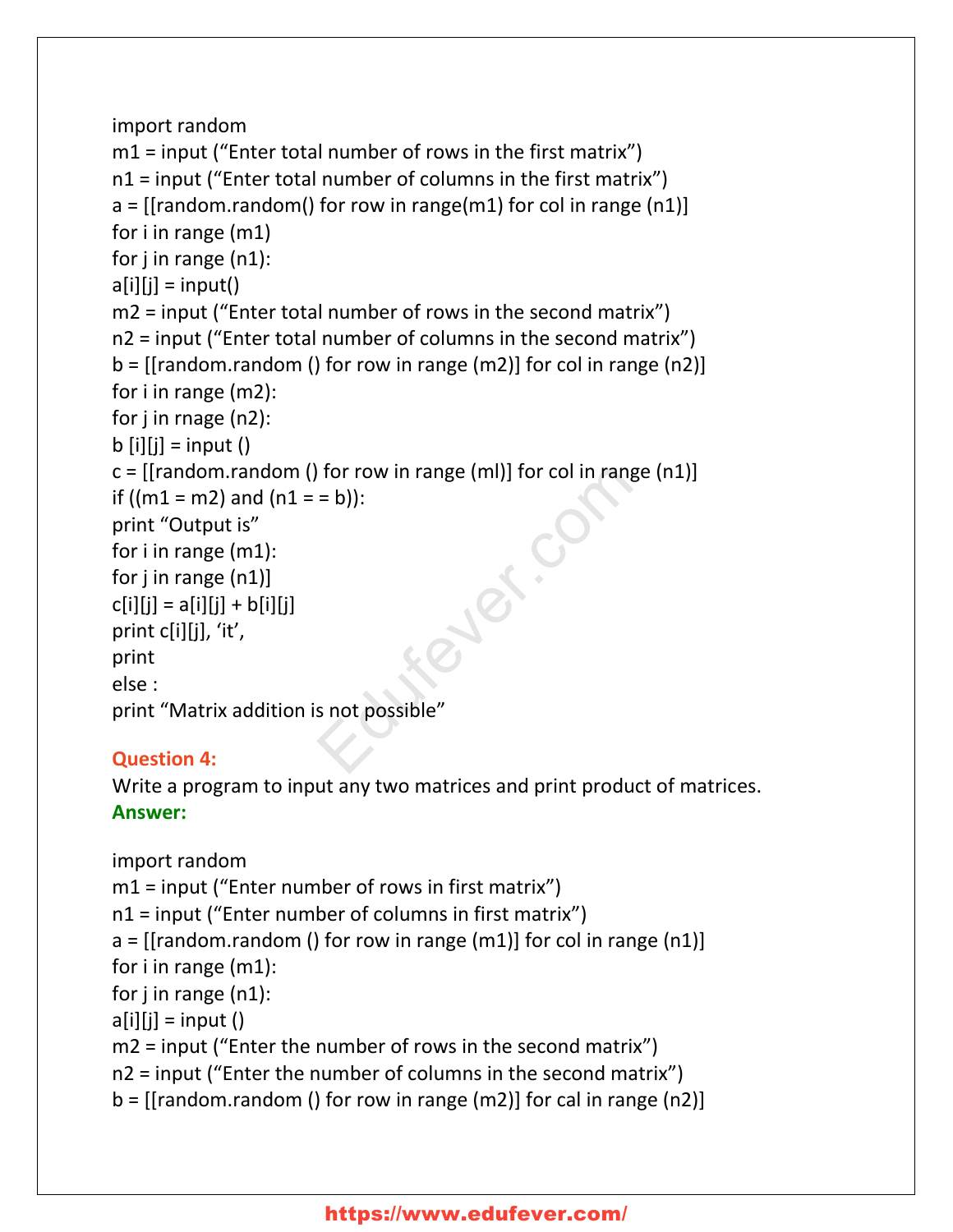```
for i in range (m2):
for j in range (n2):
b[i][i] = input ()
c = \left[ \left[ \text{random.random} \right] \right] for row in range (ml) for col in range (n2)
if (n1 = m2):
for i in range (m1):
for j in range (n2):
c[i][j] = 0 for kin range (n1):
c[i][j] + = a[i][k]*b[k][j]print c[i][j], \forall t',
print
else:
print "Multiplication is not possible"
```
# **Question 5:**

Write a program to input any matrix and print both diagonal values of the matrix. **Answer:**

```
Import random
m = input ("Enter the number of rows")
n = input ("Enter the number of columns")
a = [[random.random() for row in range (m)] for call in mange (n)]if i in range (m):
for j in range (n):
a[i][j] = input()print "First diagonal"
for i in range (m):
print a[i][j], \forallt'
k = m - 1print "second diagonal"
for j in range (m):
print a[j][k], \langle t' \ranglek - 1else:
print "Diagonal values are not possible"
                              ut any matrix and print both diagonal v<br>
umber of rows")<br>
umber of columns")<br>
of row in range (m)] for cal in mange
```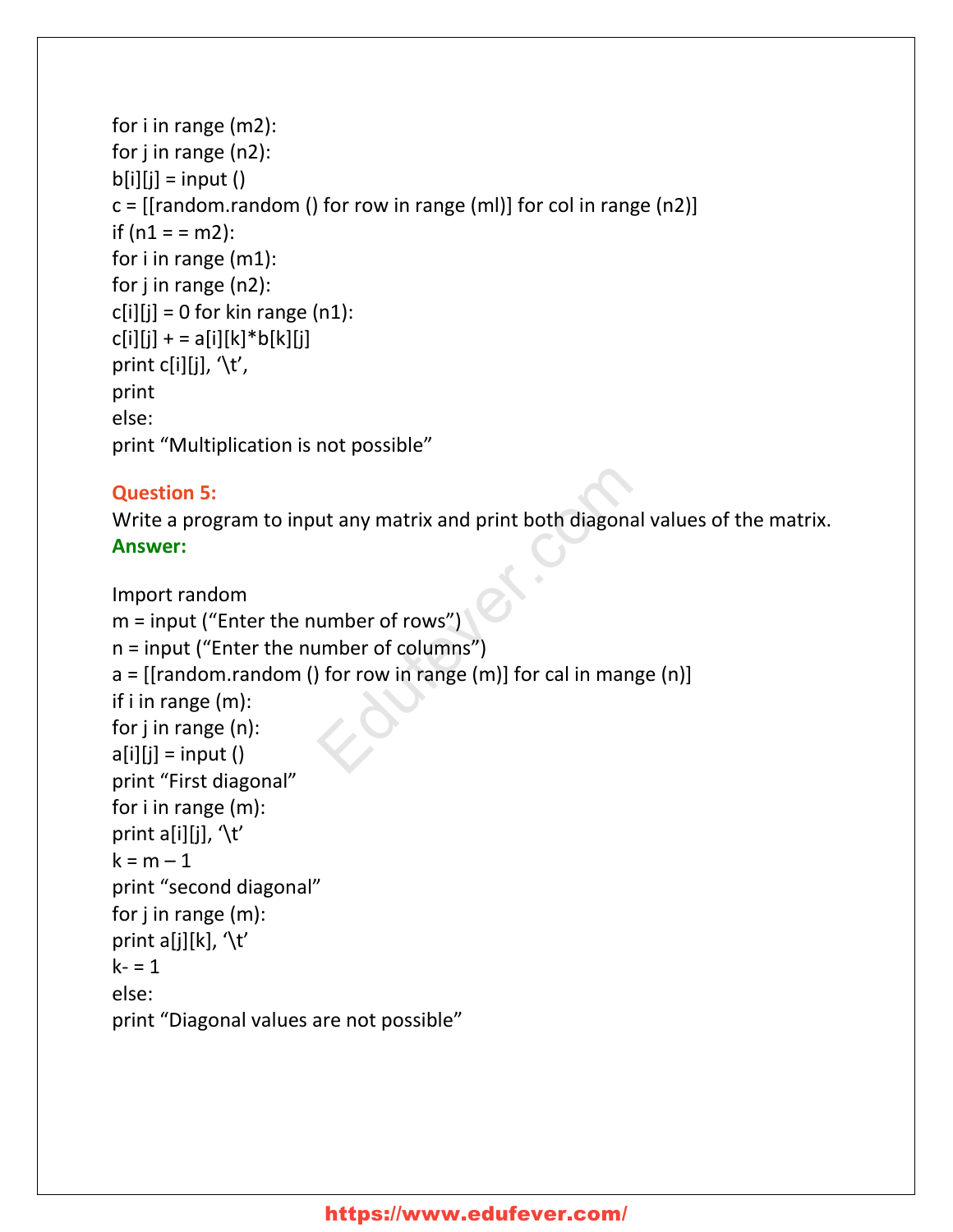# **Question 6:**

Write a program to input n x m matrix and find the sum of all numbers. **Answer:**

```
def summat (a, m, n):
s = 0for i in range (m):
for j in range (n):
s + = a[i][i]return s
```
#### **Question 7:**

Write a program to perform various list operations after displaying menu. **Answer:**

 $ch = 0$  $list = []$ while true : print "List Menu" print "1. Adding" print "2.Modify" print "3.Delete" print "4.Sort list" print "5.Display list" print "6.Exit" ch = int (raw\_input ("Enter your choice :")) if  $ch = 1$  : print "1.Add element" print "2.Add a List"  $ch1 = int$  (raw input ("Enter choice 1 or 2:")) if  $chi = 1$ : item = int (raw\_input ("Enter element:")) pos = int (raw\_input ("Enter position to add : ")) list.insert (pos, item) elif chi  $= 2$  : list2 = eval (raw\_input ("Enter list:")) Fever.com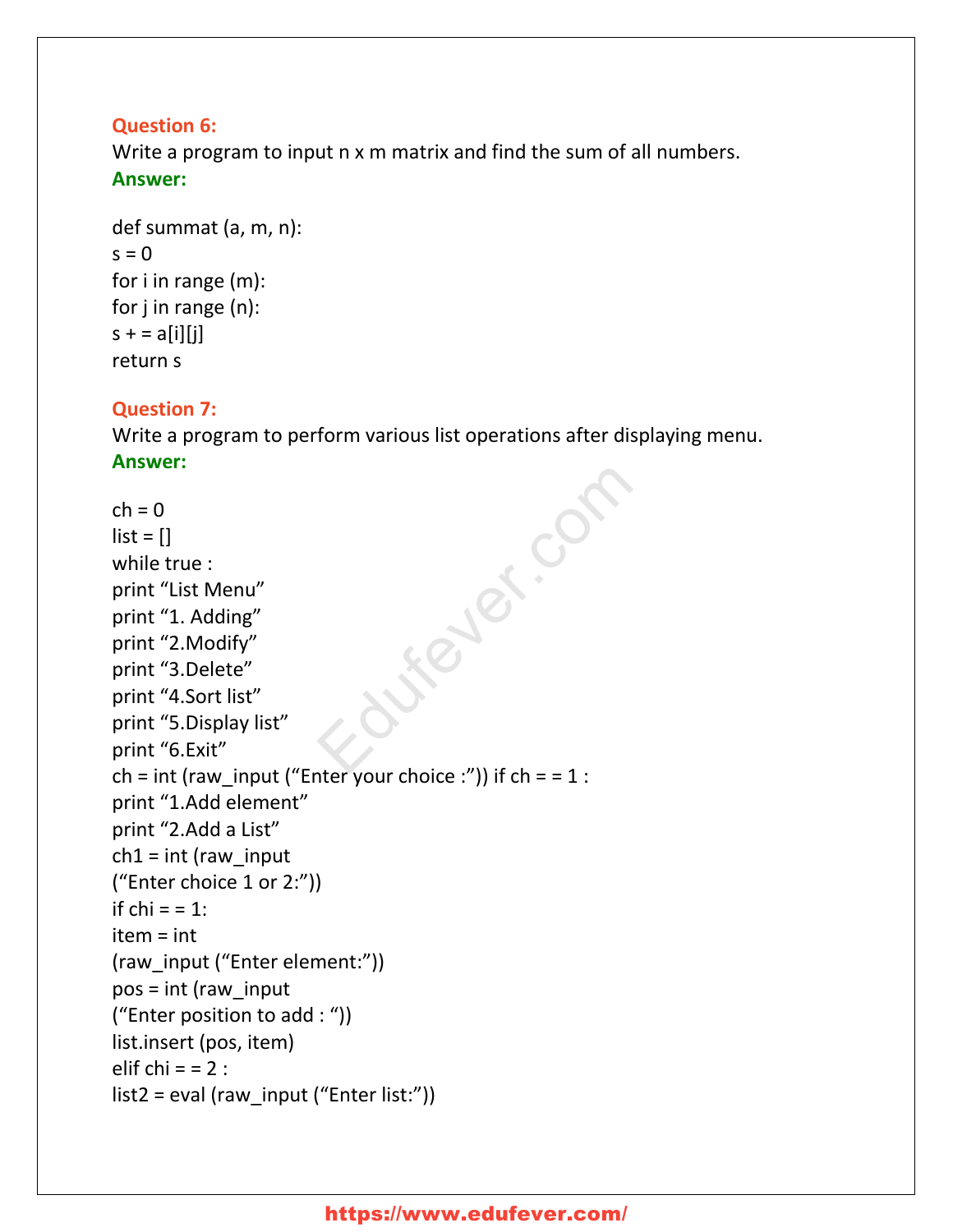```
list.extend (lst2)
else:
print "Valid choices are 1 or 2"
print "Successfully added" elif ch = = 2 :
pos = int (raw_input
("Enter position :"))
inter = int (raw input
("Enter new value :"))
old = list[pos]
list[.pos] = item
print old, 'modified with vlaue", item elif ch = 3:
print "1.Delete element by position"
print "2.Delete element by value"
ch1 = int (raw input ("Enter you choice 1 or 2'))
if chi = 1:
pos = int (raw_input ("Enter position :"))
item = list.pop (pos)
print item, "deleted"
elif ch1 = 2:
item = int (raw_input ("Enter element:"))
pos = list.remove (item)
print "Succcessfully delted"
else :
print "Valid choices are 1 or 2"
elif ch = 4 :
print "l.Ascending"
print "2.Descending"
chi = int (raw input ("Enter choice 1 or 2"))
if chi = 1:
list. sot () elif ch1 = 2:
list.sort (reverse = True)
else :
                          Enter you choice 1 or 2'))<br>
Enter position :"))<br>
"Enter element:"))<br>
)<br>
ted"<br>
1 or 2"
```
#### **print "Valid choices are 1 or 2"**

elif  $ch = 5$ : print list elif  $ch = 6$ : break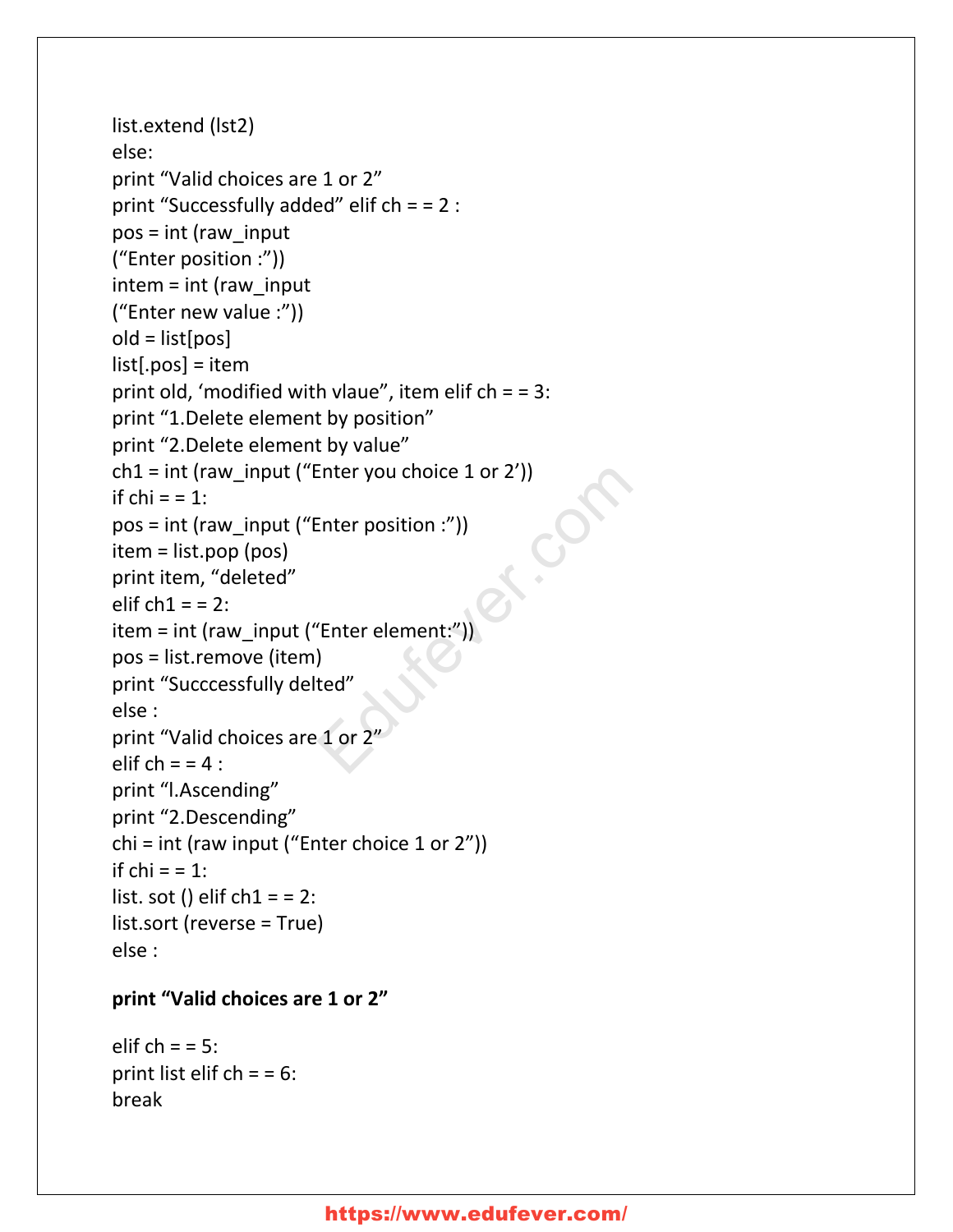else : print "valid choice 1 to 6"

#### **Question 8:**

Write a program to pass any list and to arrange all numbers in descending order. **Answer:**

def arrange (1, n) for i in range  $(n - 1)$ : for j in range  $(n - i - 1)$ : if  $|[j] > |[j + 1]$ :  $temp = |[j]$  $|j| = |j+1|$  $I[j+1] = temp$ 

#### **Question 9:**

Write the output for the following codes. **[CBSE Text Book]**

A= (10:1000,20:2000,30:3000,40:4000, 50:5000} print A.items() print A.keys() print A.values() e following codes. [CBSE Text Book]<br>0:3000,40:4000, 50:5000}<br>(20, 2000), (50, 5000), (30, 3000)]

#### **Answer:**

[(40, 4000), (10, 1000), (20, 2000), (50, 5000), (30, 3000)] [40,10, 20, 50, 30] [4000,1000, 2000,5000,3000]

# **Topic – 2 Tuples**

#### **Very Short Answer type Questions [1 mark each]**

**Question 1:** What is a tuple ? **Answer:** Tuple is a sequence of immutable Python objects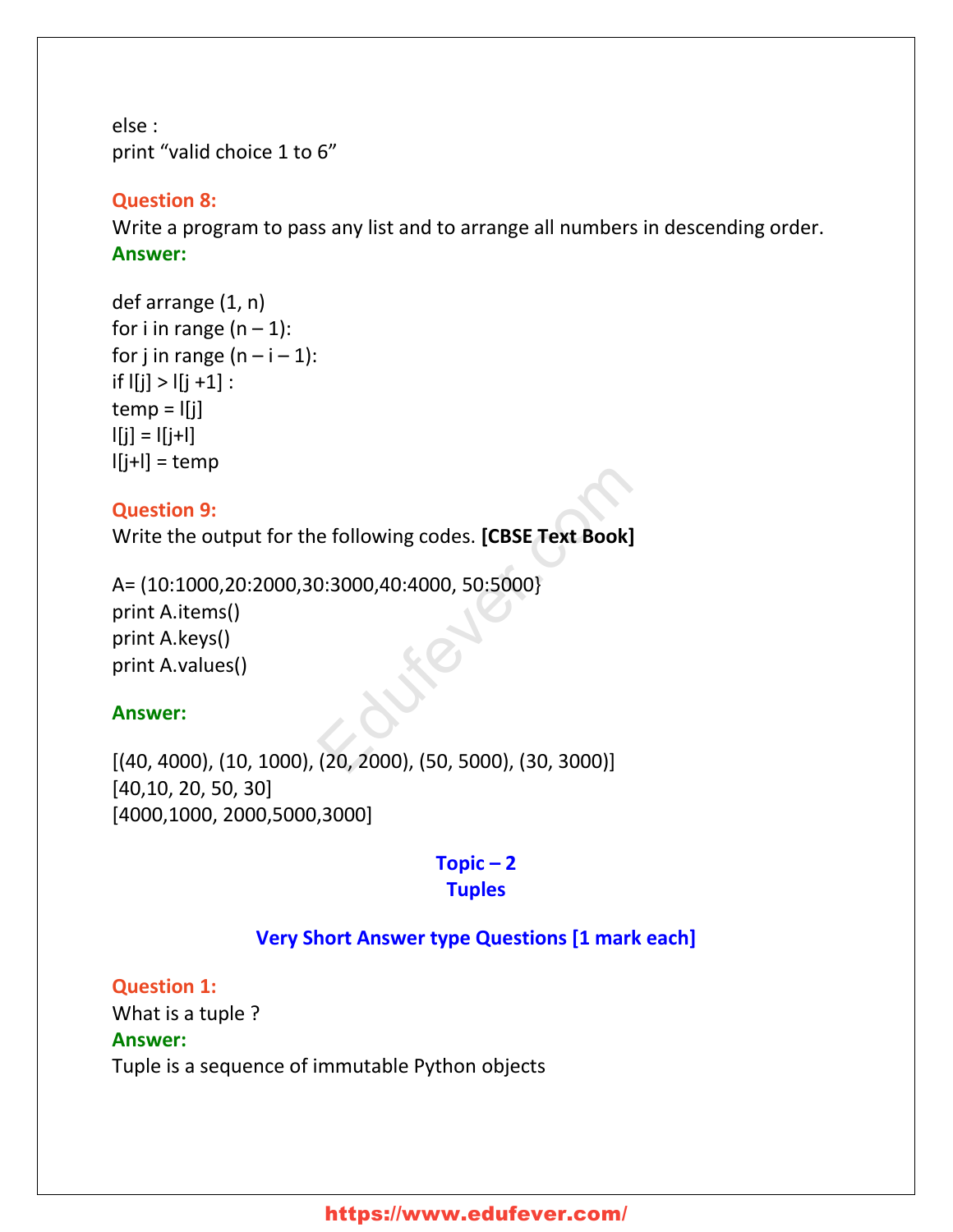**Question 2:** Can we remove individual tuple elements ? **Answer:** No, we cannot remove individual tuple elements.

#### **Question 3:**

Which function is use for comparing elements of both tuples.

**Answer:** cmp(tuplel, tuple2)

#### **Question 4:**

Which function gives the total length of the tuple. **Answer:** len(tuple)

#### **Question 5:**

Which function returns item from the tuple with max value.

#### **Answer:**

max(tuple)

# **Short Answer type Questions [2 mark each]** I item from the tuple with max value.<br> **Example 21 St Answer type Questions [2 mark eadled Figure 21**<br>
Example 21 St Answer type Questions [2 mark eadled Figure 21<br>
Example 21 St Answer type Questions [2 mark eadled Figure

#### **Question 1:**

What is tuple ?

#### **Answer:**

Tuple is a sequence of immutable Python objects. Tuples are sequences, just like lists.

The only difference is that tuples can't be changed i.e.,tuples are immutable and tuples use parentheses and lists use square brackets. Creating a tuple is as simple as putt ing different comma- separated values and optionally you can put these comma-separated values between parentheses also.

For example : tup1 = ('physics', 'chemistry', 1997, 2000);  $tup2 = (1,2, 3,4, 5);$ tup3 = "a", "b", "c", "d";

#### **Question 2:**

Write the output of the given python code : #!/user/bin/python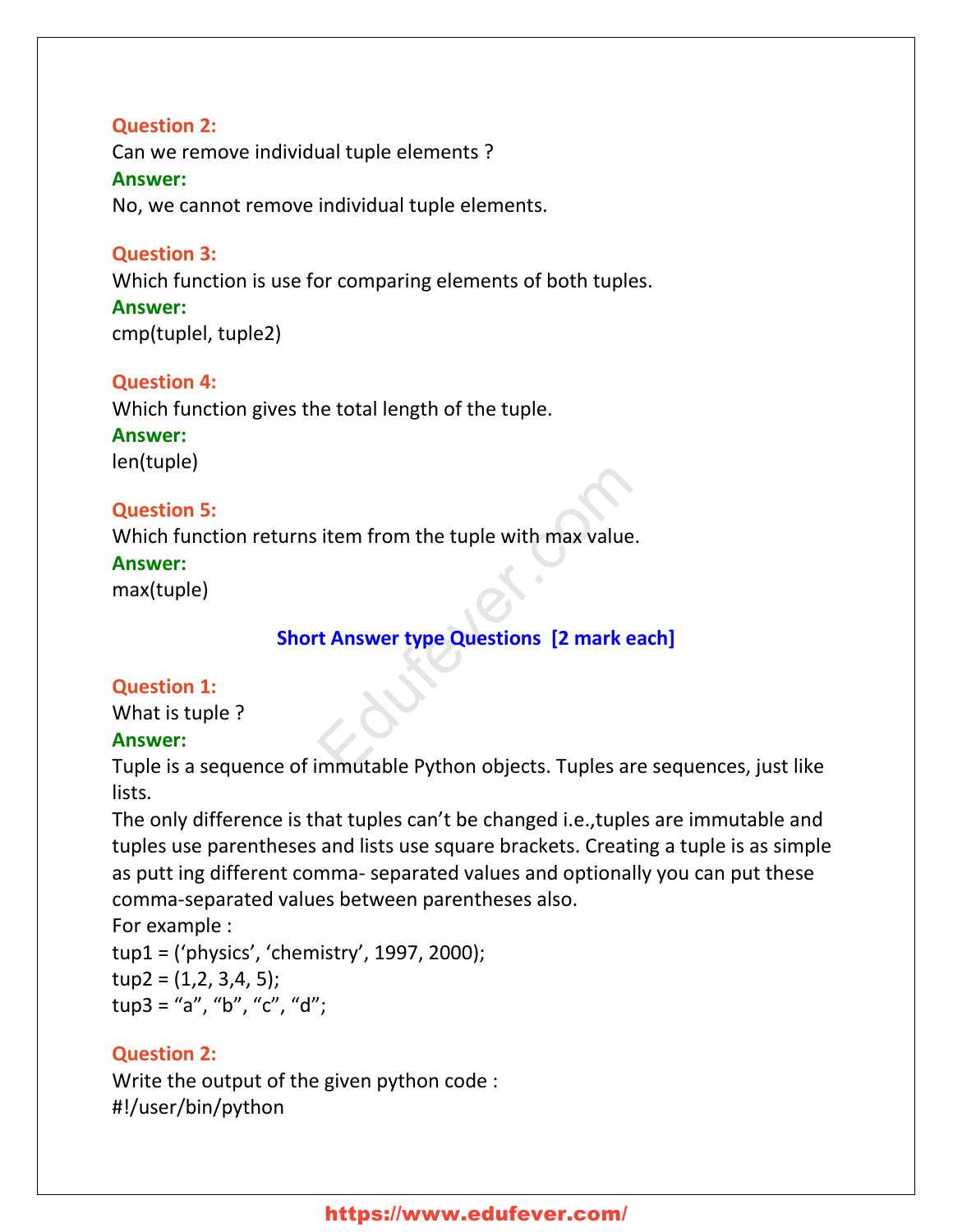```
tup1 = (12, 34.56);tup2 = ('abc', 'xyz');
#Following action is not valid for tuples
#tup1[0] = 100;
#So let's create a new tuple as follows
tup3 = tup1 + tup2;print tup3;
```
#### **Answer:**

Output : (12,34.56, 'abc', 'xyz')

# **Question 3:**

Write the output of the given python code : # !/user/bin/python tuple1, tuple2 = (123, 'xyz'), (456, 'abc') print cmp (tuple1, tuple2) ; print cmp (tuple2, tuple1) ;  $tuple3 = tuple2 + (786,);$ print cmp (tuple2, tuple3) **Answer:** Sieler.co

Output :

- -1
- 1

-1

# **Question 4:**

Write the output of the given python code : #!/user/bin/python tuple1, tuple2 = (123, 'xyz', 'zara', 'abc'), (456, 700, 200) print "min value element : ", min (tuple1); print "min value element : ", min (tuple2); **Answer:**

Output : min value element : 123 min value element : 200

# **Long Answer type Questions [4 mark each]**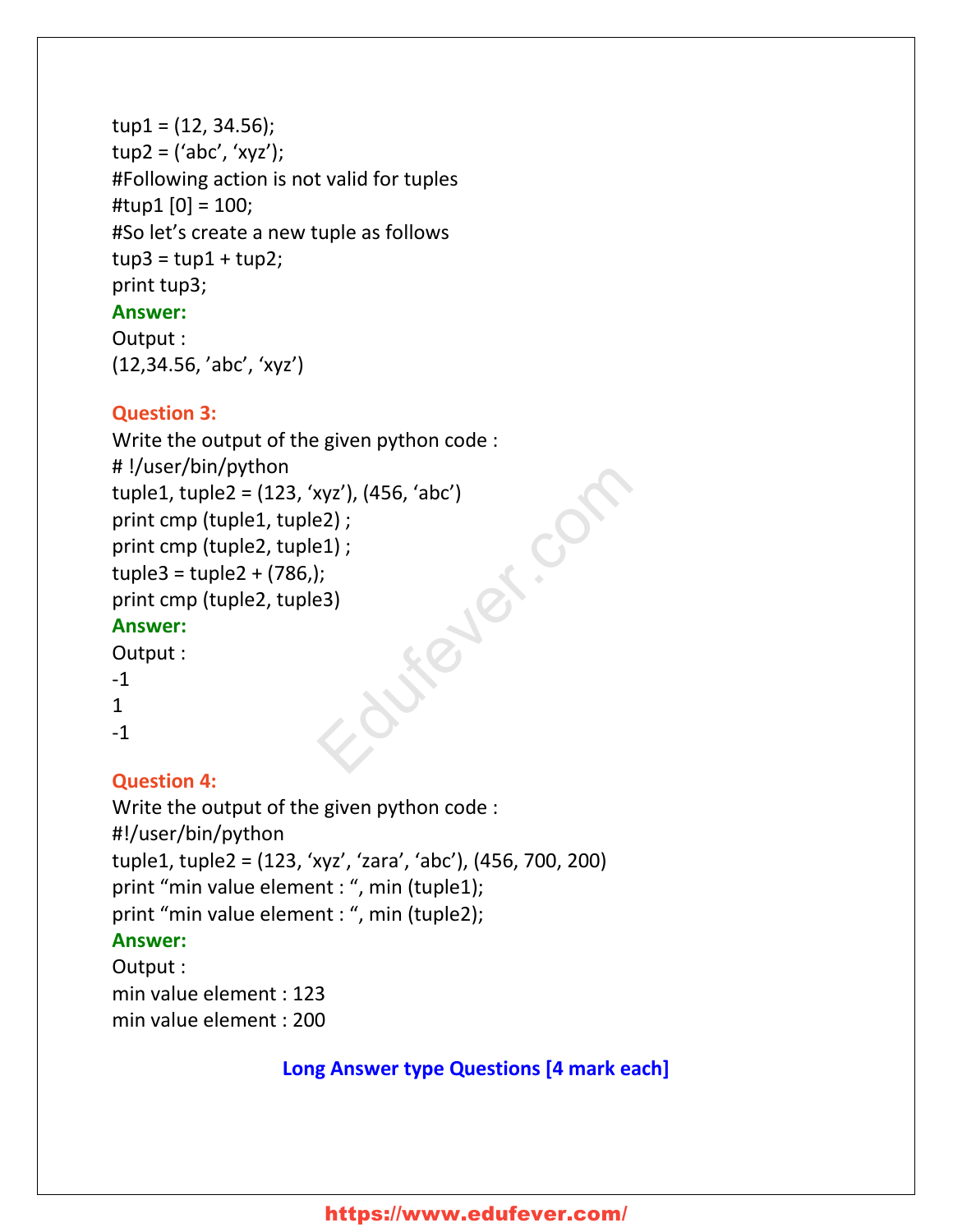# **Question 1:**

What is tuple in Python and how can we access values in tuples ? **Answer:**

Tuple is a sequence of immutable Python object. Tuples are sequences, just like lists. The only difference is that tuples can't be changed i.e.,tuples are immutable and tuples use parentheses and lists use square brackets.

Creating a tuple is as simple as putting different comma-separated values and optionally you can put these comma -separated values between parentheses also. For example :

tup1 = ('physics', 'chemistry1,1997,2000) ;

 $tup2 = (1, 2, 3, 4, 5);$ 

tup3 = "a", "b", "c", "d";

The empty tuple is written as two parentheses containing nothing :

 $tup1 = ()$ ;

To write a tuple containing a single value you have to include a comma, even though there is only one

 $tup1 = (50)$ ;

Like string indices, tuple indices start at 0, and tuples can be sliced, concatenated and so on. Accessing Values in Tuples :

To access value in tuple, use the square brackets for slicing along with the index or indices to obtain value available at that index. Thing a single value you have to include<br>
E<br>
e indices start at 0, and tuples can be s<br>
alues in Tuples :<br>
P, use the square brackets for slicing alue<br>
available at that index.<br>
Rample :<br>
Rample :<br>
Rample :

Following is a simple example :

```
# !/user/bin/python
```

```
tup1 = ('physics', 'chemistry', 1997,2000);
```
 $tup2 = (1, 2, 3, 4, 5, 6, 7);$ 

print "tup1[0]", tup1[0]

print "tup2[1:5]:", tup2[1:5]

When the above code is executed, it produces the following result :

tup1[0] : physics

```
tup2[1:5]: [2, 3,4,5]
```
#### **Question 2:**

How we update and delete tuples ?

#### **Answer:**

Updating Tuples :

Tuples are immutable which means you cannot update them or change values of tuple elements. But we are able to take portions of an existing tuples to create a new tuples as follows. Following is a simple example :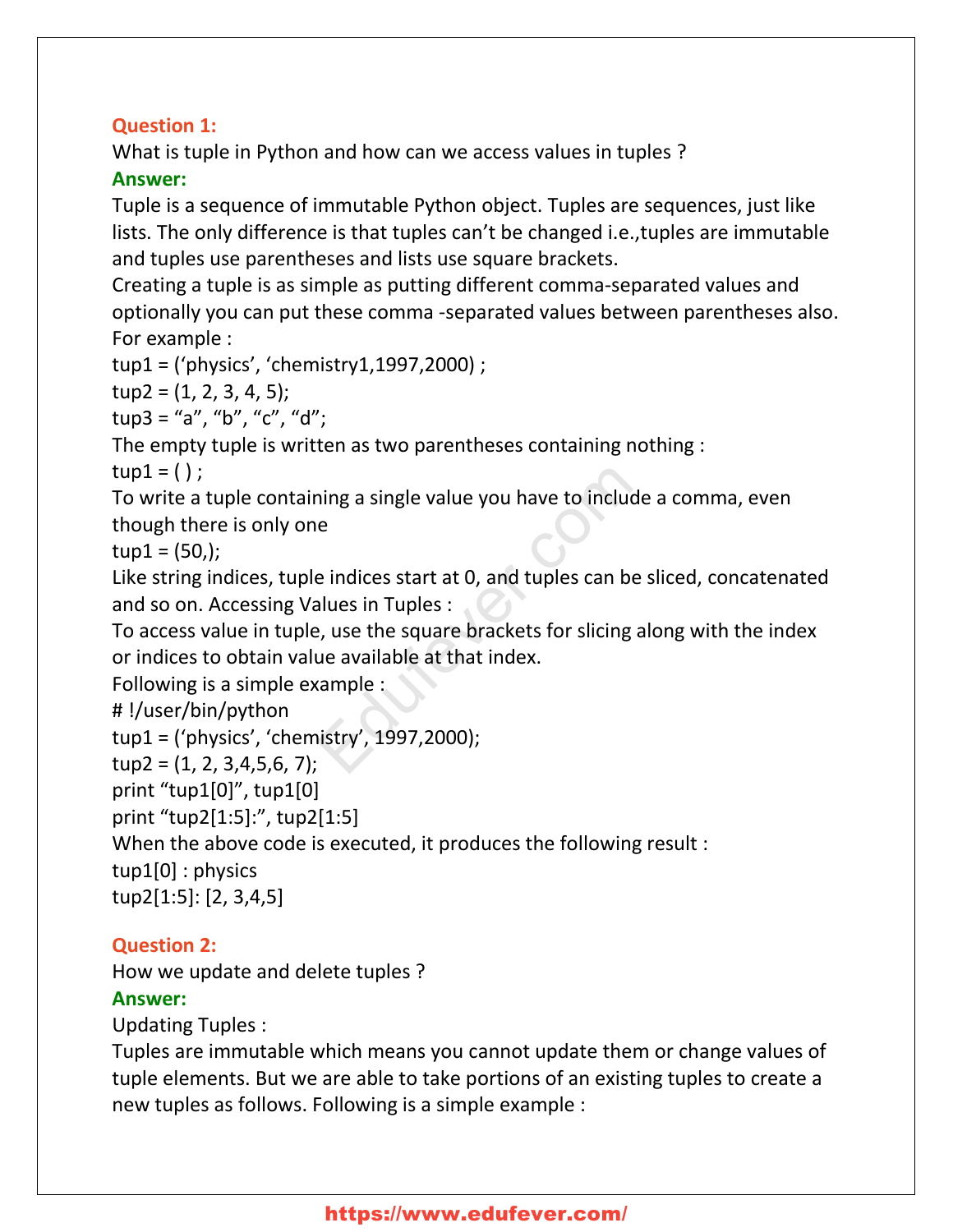#!/user/bin/python tup1 =(12,34.56);  $tup2 = ('abc', 'xyz')$ ; #Following action is not valid for tuples  $\text{Itup1}[0] = 100;$ #So lets create a new tuple as follows :  $tup3 = tup1 + tup2;$ print tup3; When the above code is executed, it produces the following result : (12,34.56, 'abc', 'xyz') Delete Tuple Elements : Removing individual tuple elements is not possible. There is, of course, nothing wrong with putting together another tuple with the undesired elements discarded. To explicity remove an entire tuple, just use the del statement. Following is a simple example : #!/user/bin/python tup = ('physics', 'chemistry', 1997,2000); print tup; del tup; print "After deleting tup:" print tup; This will produce following result. Note an exception raised, there is because after del tup tuple does not exist any more : ('physics', 'chemistry', 1997,2000) After deleting tup : Traceback (most recent call last) : Fill "test.py", line 9, in < modulo> print tup; Name Error : name 'tup' is not defined **Question 3:** Explain cmp(tuplel, tuple2) with example. **Answer:** cmp(tuple1, tuple2) Despription : The method cmp( ) compares elements of two tuples. Syntax : entire tuple, just use the del statemen<br>stry', 1997,2000);<br>p:"<br>ving result. Note an exception raised, t<br>exist any more :<br>1997,2000)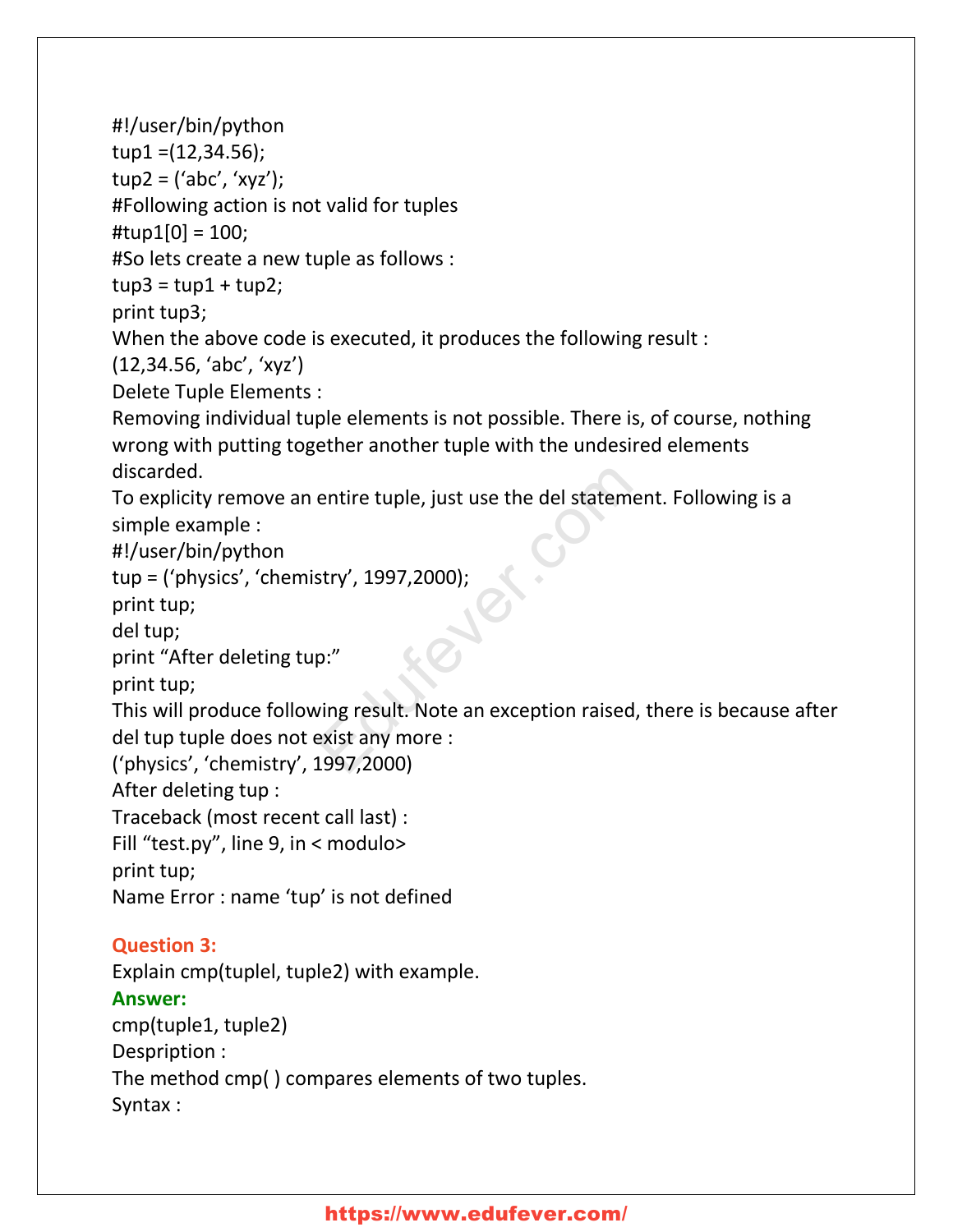Following is the syntax for cmp( ) method : cmp (tuplel, tuple2) Parameters :

- ulterpoonuple 1 This is the first tuple to be compared
- uple 2 This is the second tuple to be compared Return Value :

If elements are of the same type, perform the compare and return the result. If elements are different types, check to see if they are numbers.

- If numbers, perform numeric conversion if necessary and compare.
- If either element is a number, then the other element is "larger" (numbers are "smallest").
- Otherwise, types are sorted alphabetically by name.

If we reached the end of one of the tuples, the longer tuple is "larger". If we exhaust both tuples and share the same data, the result is a tie, meaning that 0 is returned. of one of the tuples, the longer tuple is<br>d share the same data, the result is a ti<br>shows the usage of cmp() method<br>xyz'), (456, 'abc')<br>(2);<br>(2);<br>(3);<br>(3)

#### **Example :**

The following example shows the usage of cmp( ) method

#!/user/bin/python

```
tuple1, tuple2 = (123, 'xyz'), (456, 'abc')
```

```
print cmp(tuple1, tuple2);
```

```
print cmp(tuple1, tuple1);
```

```
tuple3 = tuple2 + (786);
```

```
print cmp (tuple2, tuple3)
```
Let us compile and run the above program, this will produce the following result :

```
-1
```

```
1
```
-1

# **Question 4:**

Explain tuple(seq) function of the python also give example.

# **Answer:**

tuple(seq)

Description :

The method tuple( ) is used to convert list into a tuple.

Syntax :

Following is the syntax for tuple( ) method :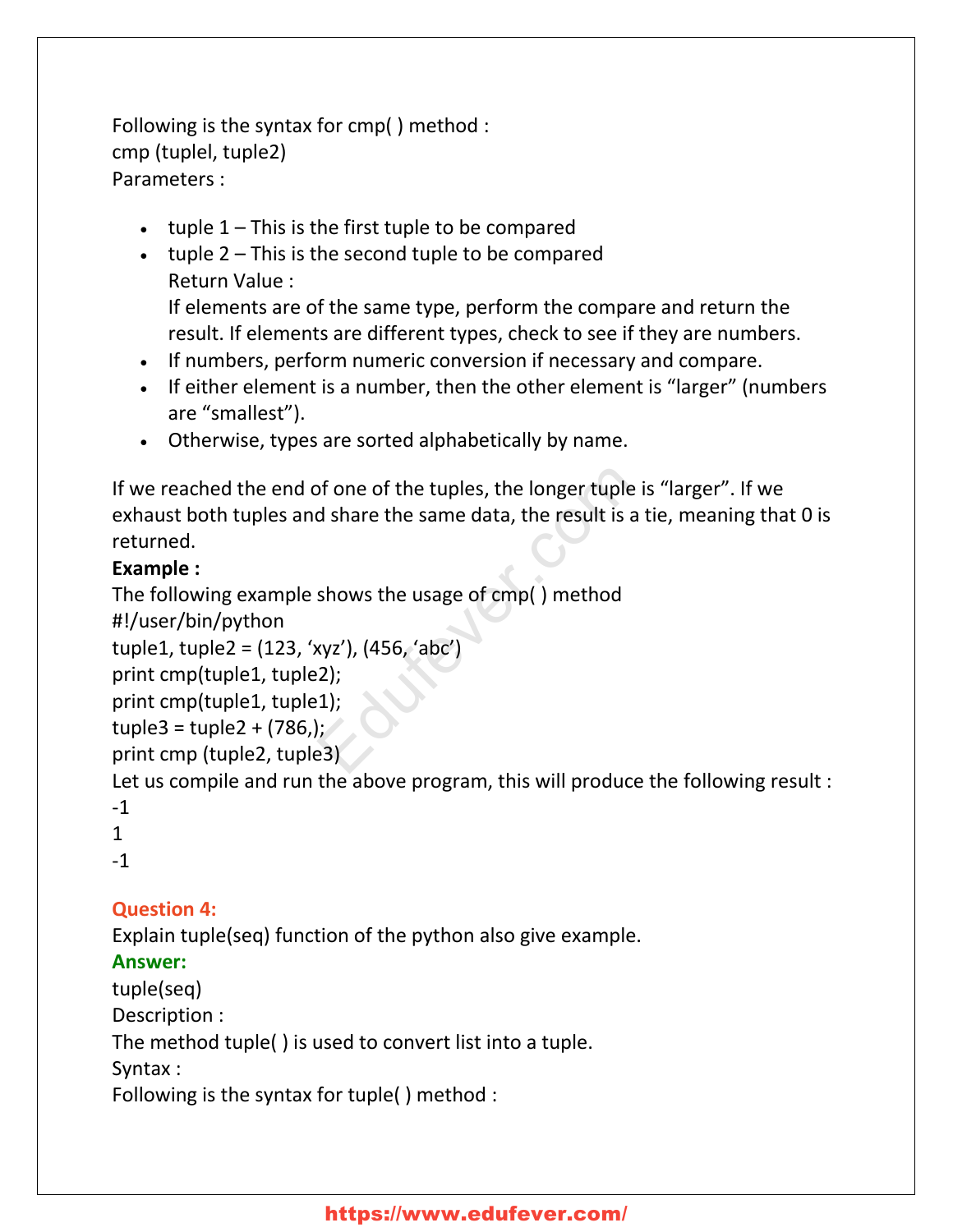# tuple (seq)

Parameters :

• seq – This is a list to be converted into tuple. Return Value :

This method returns the tuple.

# **Example :**

The following example shows the usage of tupe( ) method. # !/user/bin/python aList = [123, 'xyz', 'zara', 'abc']; aTuple = tuple (aList) print "Tuple elements :",aTuple Let us compile and run the above program, this will produce the followin', result : Tuple elements : (123, 'xyz', 'zara', 'abc')

# **Question 5:**

Write a program to input 'n' numbers and store it in tuple.

# **Answer:**

```
t = \text{tuple}()n = input ("Enter any number")
print "Enter all numbers one after other"
for i in range (n) :
a = input ("Enter number")
t = t + (a, )print "Output is"
print t
                         ut 'n' numbers and store it in tuple.
```
# **Question 6:**

Write a program to input any two tuples and interchange the tupel values.

# **Answer:**

```
t1 = \text{tuple}()n = input("Total number of values m first tuple") for i in range (n):
a = input("Enter elements")
t2 = t2 + (a, )print "First tuple"
print t1
print "Second tuple"
print t2
t1, t2 = t2, t1print "After swapping"
```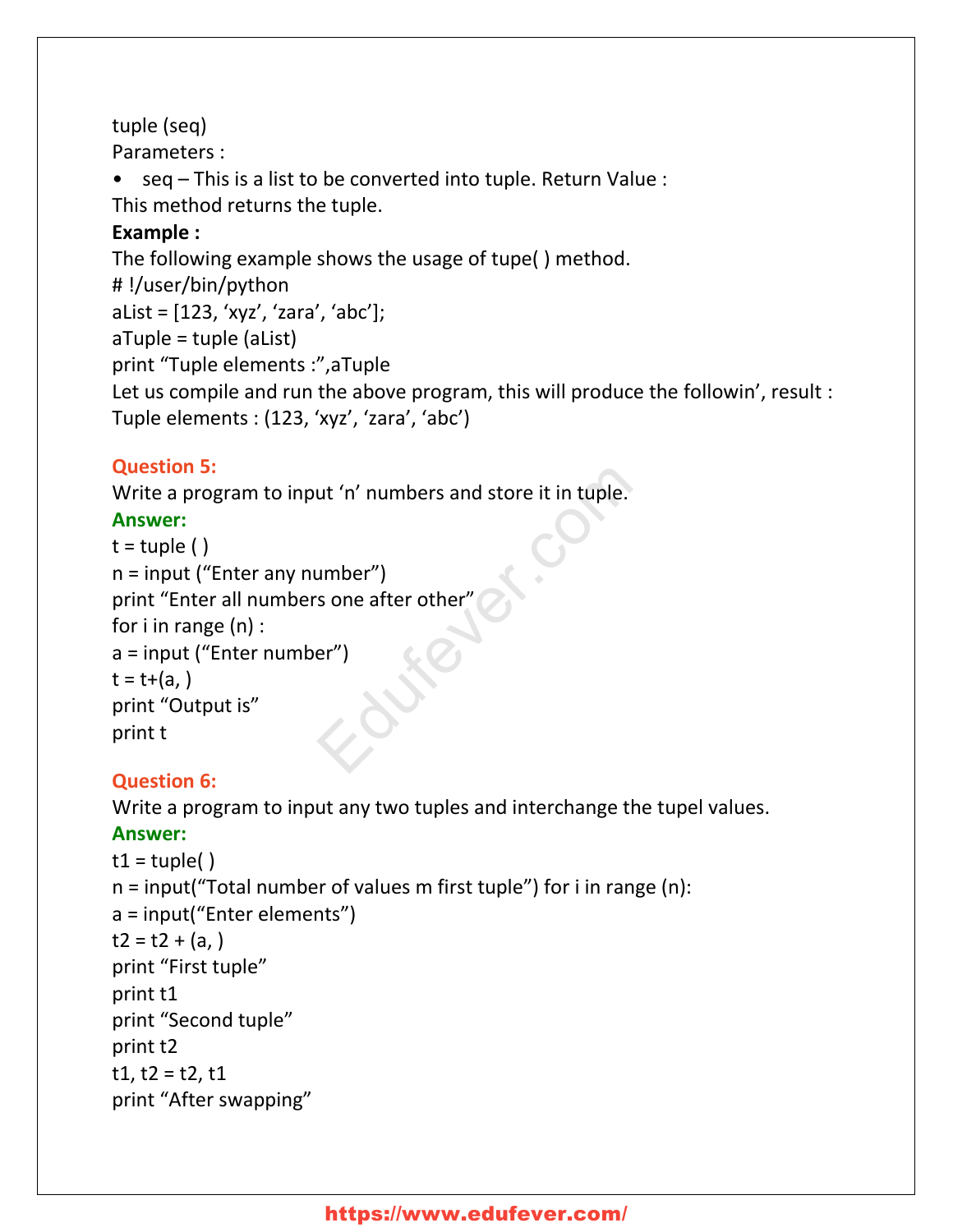print "First tuple" print t1 print "Second tuple" print t2

#### **Question 7:**

Write a program to input 'n' numbers and separate the tuple in the following manner.

#### **Example**

T=(10,20,30,40,50,60) Tl=(10,30,50) T2=(20,40,60)

#### **Answer:**

t=tuple( ) n=input(" Enter number of values:") for i in range(n): a=input("enter elements")  $t=t+(a)$ t1=t2=tuple( ) for i in t: if i%2 == 0:  $t2 = t2 + (i)$ else:  $t=tl+(i)$ print "First Tuple" print t1 print "Second Tuple" print t2 Output: Enter number of values: 10 enter elements 1 enter elements 9 enter elements 8 enter elements 5 enter elements 2 enter elements 3 enter elements 6 enter elements 4 Engelands.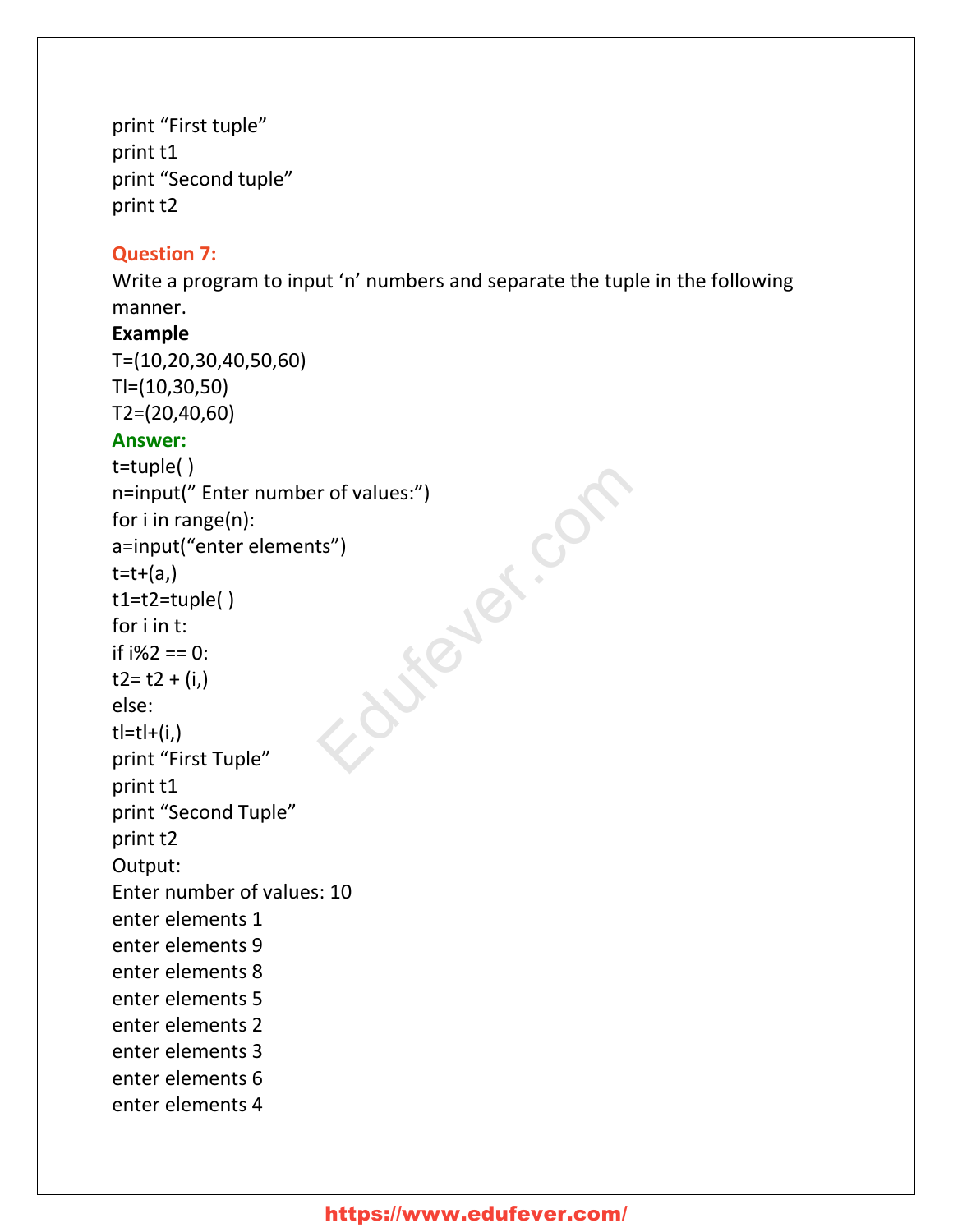enter elements 7 enter elements 10 First Tuple (1, 9, 5, 3, 7) Second Tuple (8,2,6,4,10)

#### **Question 8:**

Write a program to input 'n' employees' salary and find minimum & maximum salary among 'n' employees.

#### **Answer:**

t=tuple( ) n=input("Enter total number of employees") for i in range(n): a=input("enter salary of employee:")  $t=t+(a)$ print "maximum salary=",max(t) print "minimum salary=",min(t) Output : Enter total number of employees 3 enter salary of employee: 7800 enter salary of employee: 8934 enter salary of employee: 6544 maximum salary = 8934 minimum salary = 6544 =",max(t)<br>
=",min(t)<br>
employees 3<br>
ee: 7800<br>
ee: 8934<br>
ee:<br>
Fopic – 3

**Topic – 3 Dictionaries**

#### **Short Answer type Questions [2 mark each]**

#### **Question 1:**

How are dictionaries different from lists ?

#### **Answer:**

The dictionary is similar to lists in the sense that it is also a collection of dataitems just like lists but it is different form lists in the sense that lists are sequential collections and dictionaries are non-sequential collections. In lists, where there is an order associated with the data items because they act as storage units for other objects or variables created. Dictionaries are different from lists and tuples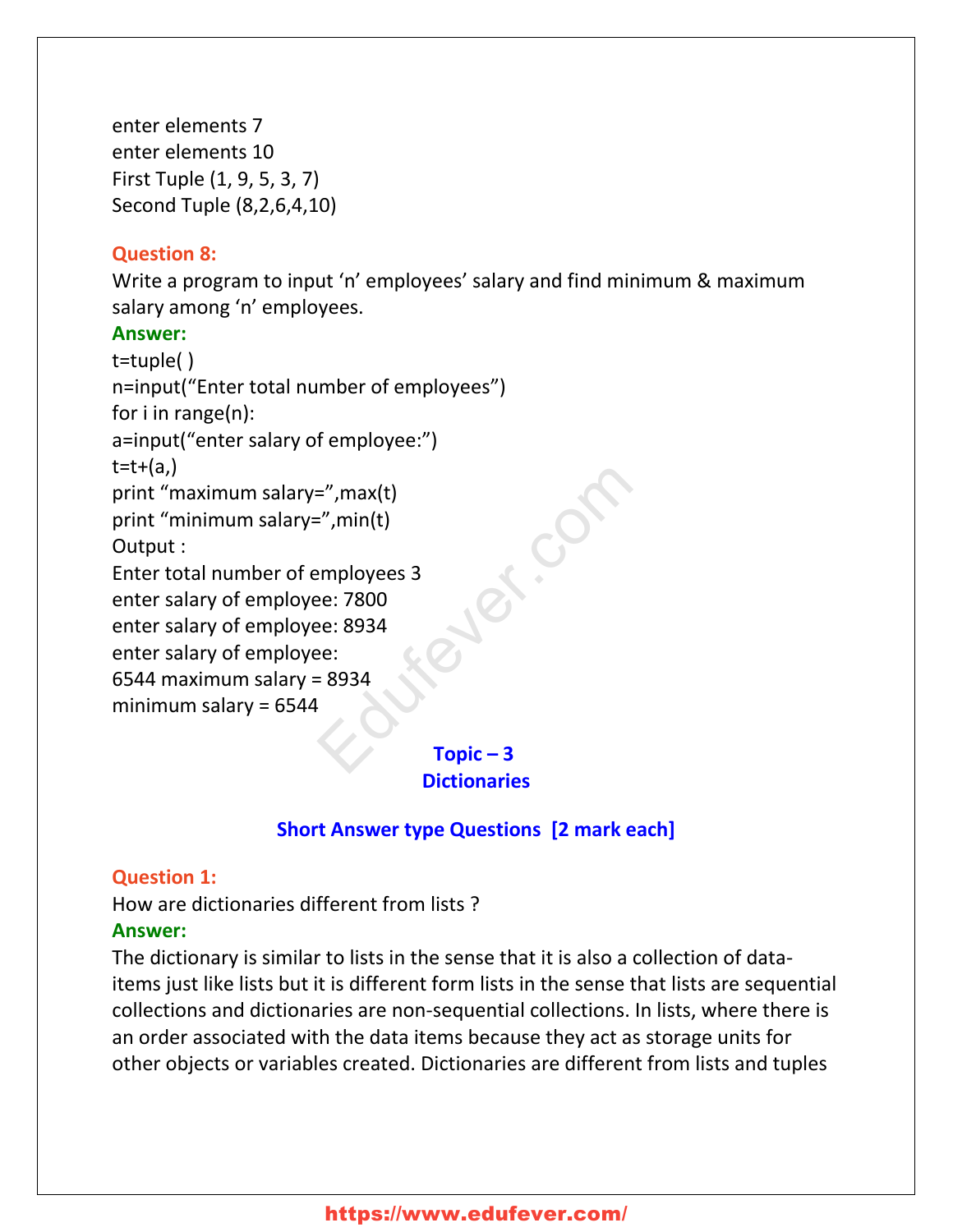because the group of objects they hold are not in any particular order, but rather each object has its own unique name, commonly known as a key.

#### **Question 2:**

When are dictionaries more useful than lists ?

#### **Answer:**

Dictionaries can be much more useful than lists. For example : suppose we wanted to store all our friend's cell phone numbers. We could create a list of pairs (phone number, name), but once this list becomes long enough searching this list for a specific phone number will get time consuming. Better would be if we could index the list by our friend's name. This is precisely what a dictionary does.

#### **Question 3:**

Write a program to print the worker's informations (Name age, salary) in records format.

#### **Answer:**

Employees = {'Rohan' : {'age' : 20, 'salary' : 10000}, 'Mohan' : {'age' : 30, 'salary' : 15000}} for key in Employees : print "Employee", key + ':' print 'Age :' + str (Employees [key] ['age'] print 'Salary :' + str (Employees [key] ['salary']) {'age' : 20, 'salary' : 10000}, 'Mohan' :<br>+ ':'<br>oyees [key] ['age']<br>ployees [key] ['salary'])<br>r with reference to Python dictionary ?

#### **Question 4:**

What is a key-value pair with reference to Python dictionary ?

#### **Answer:**

A dictionary is a mapping between a set of indices (which are called keys) and a set of values. Each key maps a value. The association of a key and a value is called a key-value pair.

#### **Question 5:**

What are the characteristics of Python Dictionaries ? **Answer:**

The 3 main characteristics of a dictionary are :

1. Dictionaries are Unordered : The dictionary elements (key-value pairs) are not in ordered form.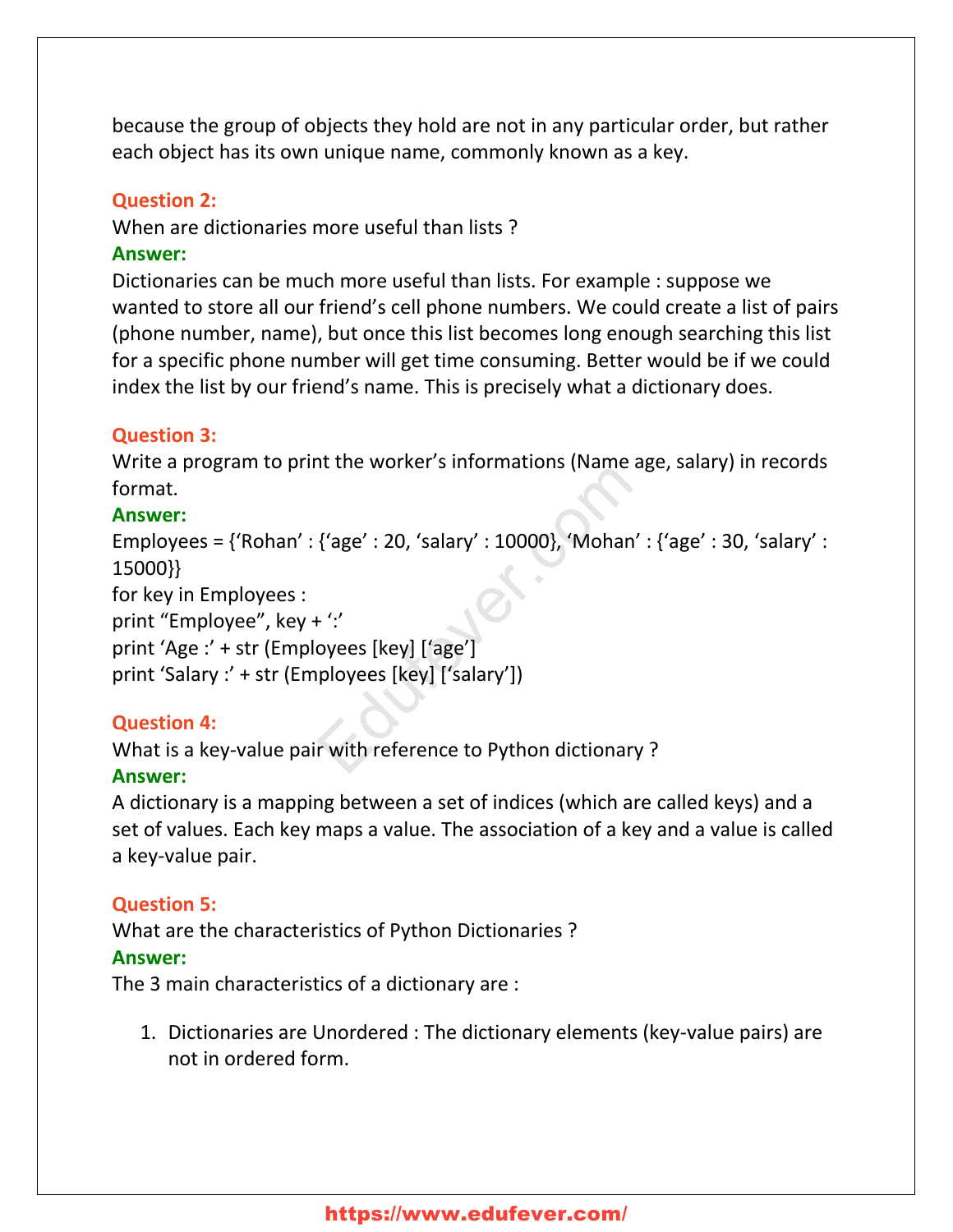- 2. Dictionary Keys are Case Sensitive : The same key name but with different case are treated as different keys in Python dictionaries.
- 3. No duplicate key is allowed : When duplicate keys encountered during assignment, the last assignment wins.
- 4. Keys must be immutable : We can use strings, numbers or tuples as dictionary keys but something like ['key'] is not allowed.

# **Long Answer type Questions [4 mark each]**

# **Question 1:**

Explain cmp(dict1, dict2) with example.

# **Answer:**

Description

The method cmp( ) compares two dictionaries

based on key and values.

Syntax

```
Following is the syntax for cmp( ) method :
```
cmp(dict1, dict2)

Parameters

- dict1 This is the first dictionary to be compared with dict2.
- dict2 This is the second dictionary to be compared with dict1.

Return value :

This method returns 10 if both dictionaries are equal,  $-1$  if dictl  $<$  dict2 and 1 if dictl > dict2. Frances Examples the distribution of the compared with dict2 and dictionary to be compared with distribution of the compared with distribution of the compared with distribution of the compared with distribution of the comp

Example :

The following example shows the usage of comp( ) method.

# !/user/bin/python

```
dict1 = \{ 'Name' : 'Zara', 'Age' : 7 \};
```
dict2 = {'Name1 : 'Mahnaz', 'Age' : 27};

```
dict3 = {'Name' : 'Abid', 'Age' : 27);
```

```
dict4 = \{ 'Name' : 'Zara', 'Age' : 7 \};
```
print "Return Value : %d", % cmp (dict1, dict2)

print "Return Value : %d", % cmp (dict2, dict3)

print "Return Value : %d", % cmp (dictl, dict4)

Let us compile and run the above program, this will produce the following result :

Return Value  $: -1$ .

Return Value : 1

Return Value : 0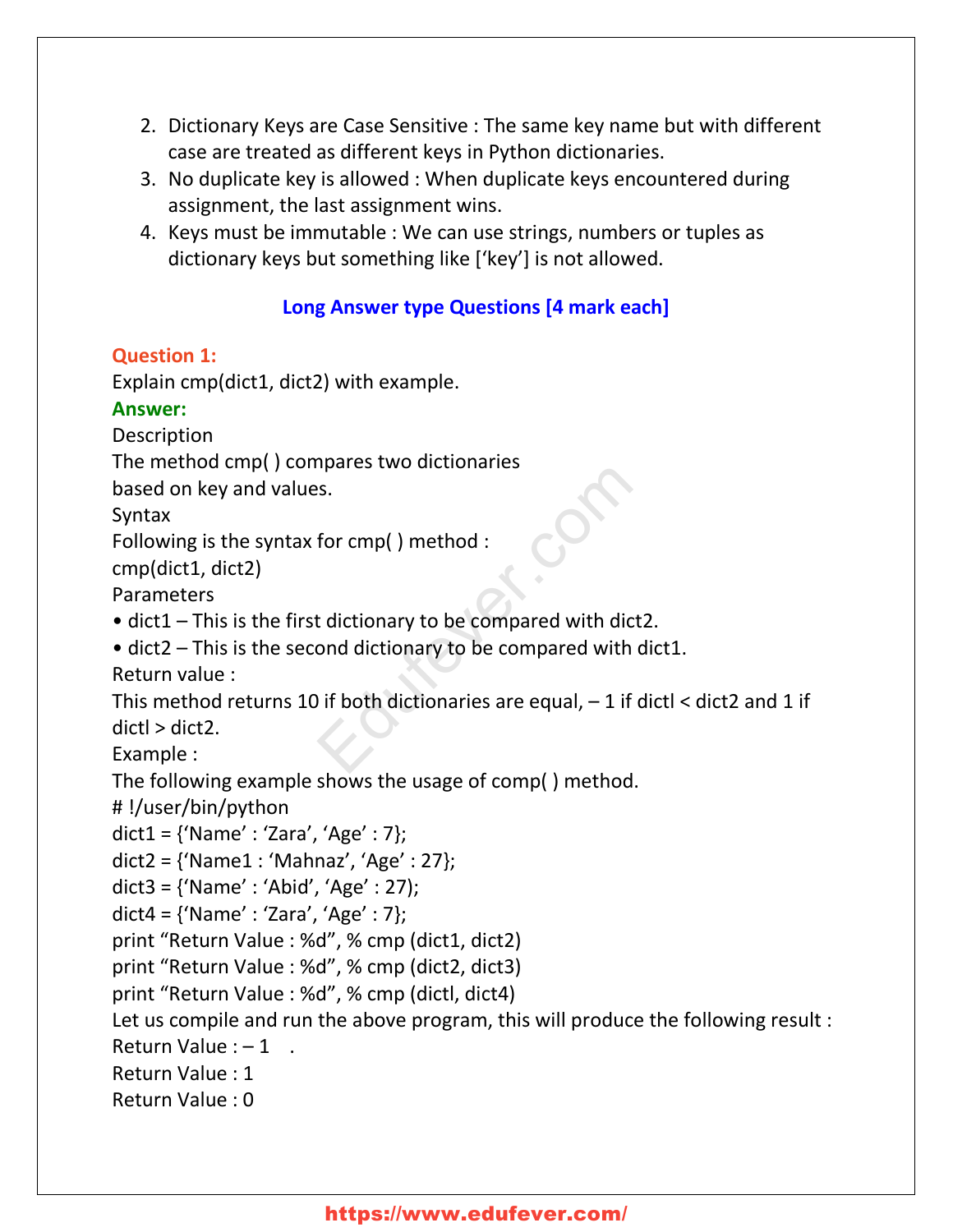**Question 2:** Explain str(dict) with example. **Answer:** Description The method str( ) produces a printable string representation of a dictionary. Syntax Following is the syntax for str( ) method : str(dict) Parameters • diet – This is the dictionary. Return Value This method returns string representation. Example : The following examples shows the usage of str() method. # !/user/bin/python diet = {'Name' :'Zara', 'Age' : 7); print "Equivalent String : %s" %str (dict) Let us compile and run the above program, this will produce the following result : Equivalent String : {'Age' : 7, 'Name' : 'Zara'} s shows the usage of str() method.<br>Age' : 7);<br>; : %s" %str (dict)<br>the above program, this will produce t<br>e' : 7, 'Name' : 'Zara'}<br>( ) with example.<br>) creates a new dictionary with keys fr

# **Question 3:**

Describe dict.fromkeys( ) with example.

# **Answer:**

dict.fromkeys( )

The method fromkeys( ) creates a new dictionary with keys from seq and values set to value.

Syntax

Following is the syntax for fromkeys( ) method :

dict.fromkeys{seq[,value])}

Parameters :

• seq – This is the list of values which would be used be used for dictionary keys preparation.

• value – This is optional, if provided then value would be set to this value.

Return Value

This method returns the list.

Example :

The following example shows the usage of fromkeys( ) method.

#!/user/bin/python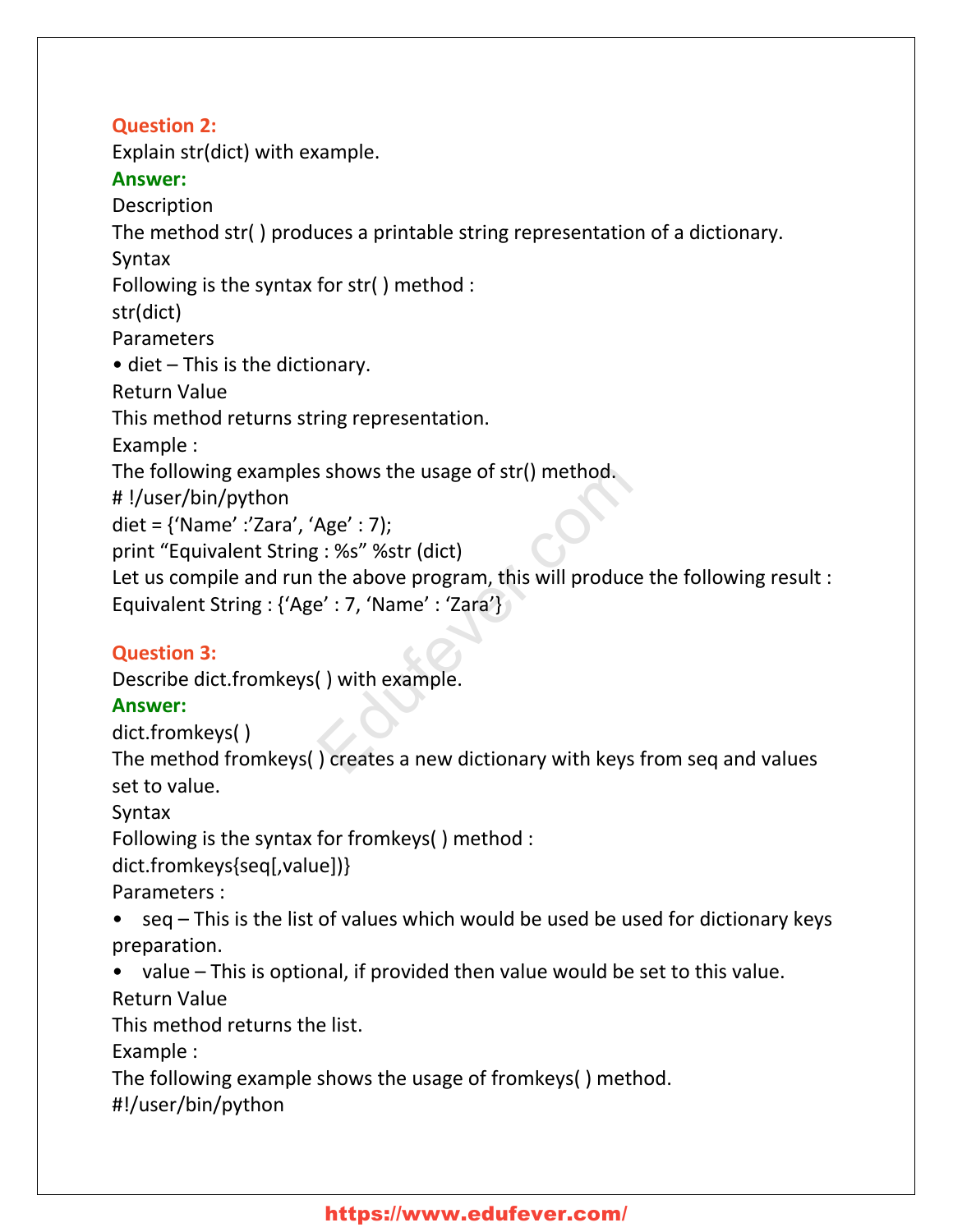```
seq = {'name', 'age', 'sex'}diet = dict.from keys(seq)
print "New Dictionary : %s" % str(dict)
dict = dict.from keys(seq, 10)
print "New Dictionary : %s" % str(dict)
Let us compile and run the above program, this will produce the following result :
New Dictionary : {'age' : None, 'name' : None, 'sex': None}
New Dictionary : {'age' : 10, 'name' : 10, 'sex' : 10}
```
# **Question 4:**

Write a program to input total number of sections and class teacher's name in 11th class and display all information on the output screen.

# **Answer:**

```
class xi = diet ()
n = input ("Enter total number of section in xi class")
i = 1while i < n :
a = raw input ("enter section")
b = raw input ("enter class teacher name")
classxi[a] = bi = i + 1print "Class", "\t", "Section",
\t<sub>"</sub>, "Teacher Name"
for i in classxi :
print "XI", "\t", i, "\t", class xi[i]
                              number of section in xi class")<br>
ection")<br>
ass teacher name")<br>
tion",<br>
lass xi[i]
```
# **Question 5:**

Write a Python program to input 'n' names and phone numbers to store it in a dictionary and to input any name and to print the phone number of the particular name.

# **Answer:**

```
phonebook = dict()n = input ("Enter total number of friends")
i = 1while i<=n :
a = raw input ("Enter name")
b = raw input ("Enter phone number")
phonebook [a] = b
```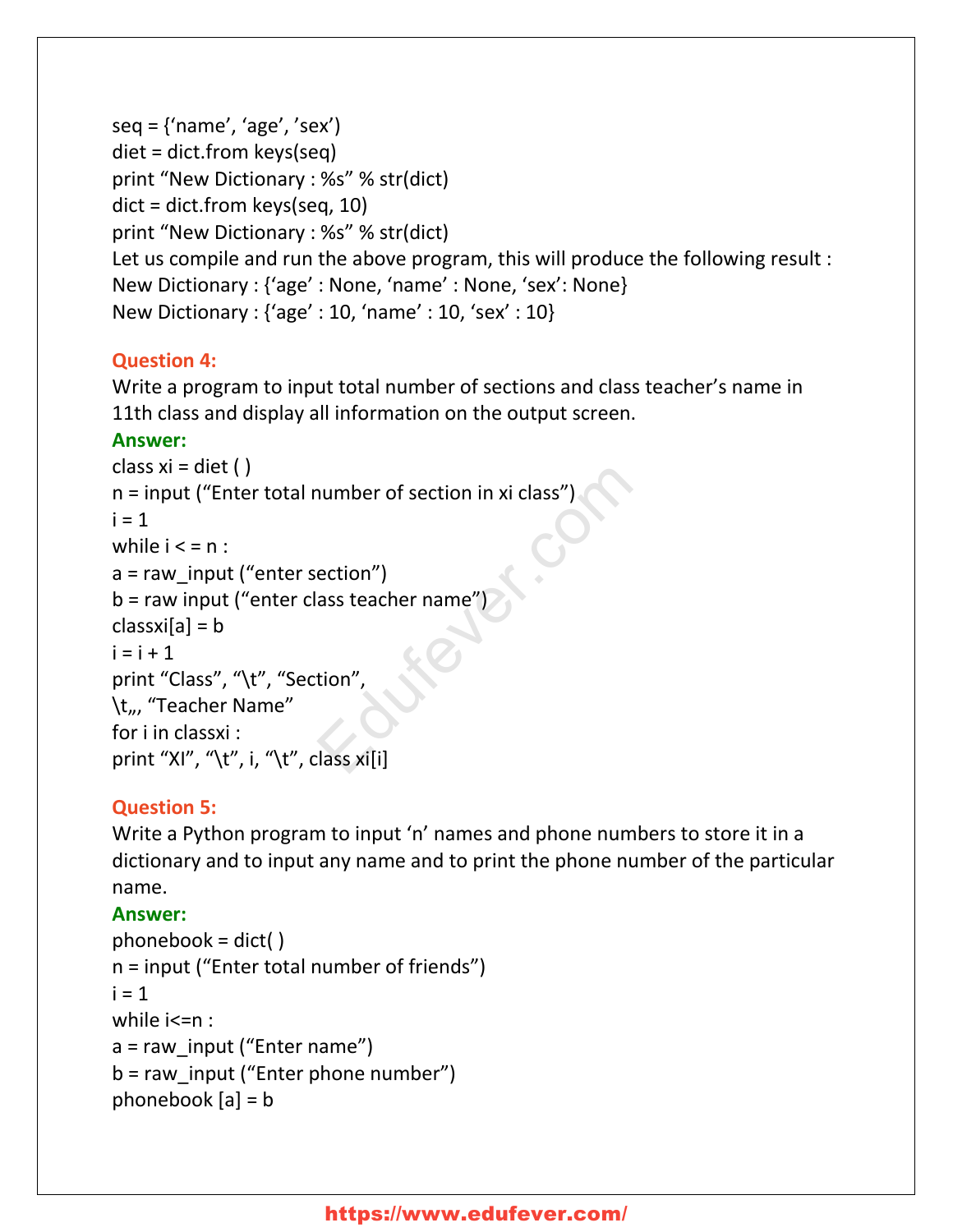```
i = i + 1name = raw_input ("Enter name")
f = 0l = phonebook.keys( )
for i in \mathsf{I} :
if (comp (i, name) = = 0) :
print "Phone number =", phonebook[i]
f = 1if (f = 0):
print "Given name not exist"
```
# **Question 6:**

Write a Python program to input 'n'names and phone numbers to store it in a dictionary and to search and print the phone number of that particular name.

# **Answer:**

```
phonebook=dict( )
n=input(" Enter total number of friends to create a telephone book")
i=l
while i<=n:
a=raw_input("enter name")
b=raw_input("enter phone number")
phonebook[a]=b
i=i+1name=raw_input("enter friend's name to search for")
f=0l=phonebook.keys( )
for i in l:
if(cmp(i,name) == 0):
print "Phone number= ",phonebook[i]
f=if (f==0):
print "Given name not exist"
Output:
Enter total number of friends to create a telephone
book 5
enter name Ramu
enter phone number 9842311111
enter name Raju
                           In and print the phone number of that print the phone number of triends to create a telephone<br>me")<br>one number")<br>er friend's name to search for")
```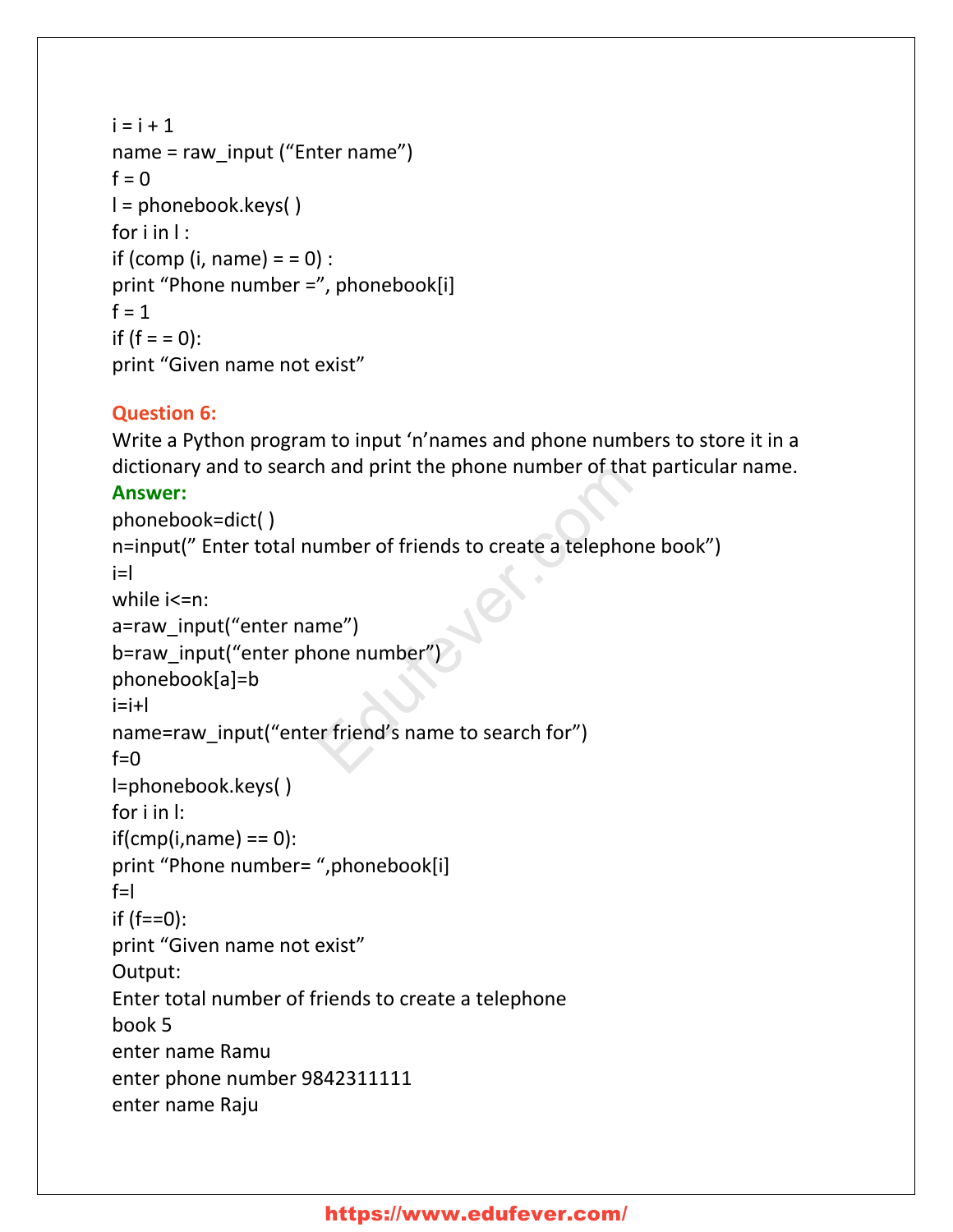enter phone number 9842309564 enter name Sarita enter phone number 9842398765 enter name Sowmya enter phone number 9842399922 enter name Karan enter phone number 9842366554 enter friend's name to search for Sarita Phone number = 9842398765

#### **Question 7:**

Write the code to input any 5 years and the population of any city and print it on the screen.

#### **Answer:**

city=dict( )  $n=5$  $i=$ l while i<=n: a=raw\_input(" enter city name") b=raw\_input("enter population") city[a] =b  $i=i+1$ print city Output : enter city name Chennai enter population 3400000 enter city name Mumbai enter population 8900000 enter city name Bangalore enter population 98700 enter city name Calicut enter population 560000 enter city name Hyderabad enter population 900000 {'Bangalore': ' 98700'/ Hyderabad': ' 900000', ' Chennai': ' 3400000', ' Mumbai': ' 8900000', ' Calicut': ' 560000'} Aver.com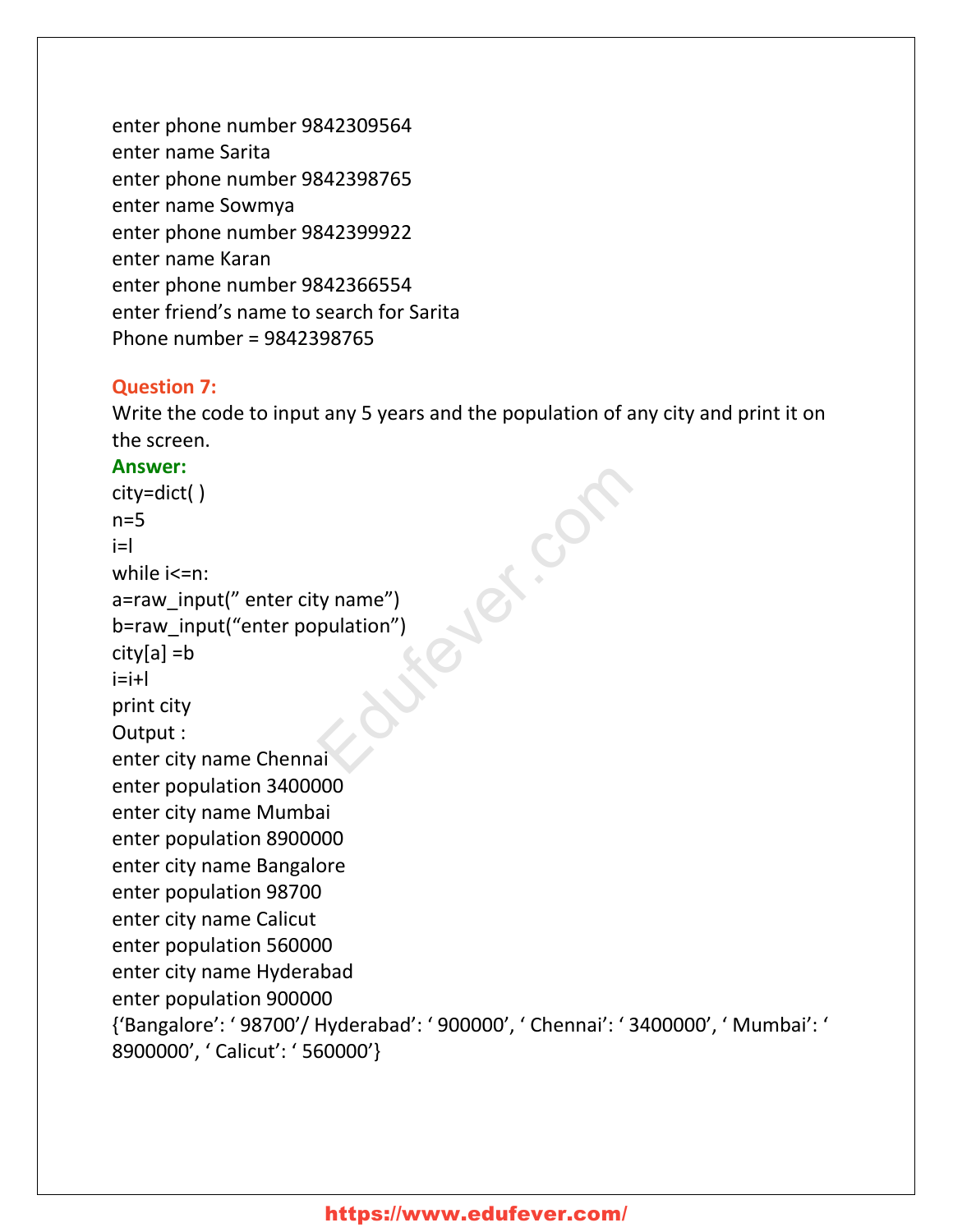#### **Question 8:**

Write a code to create customer's list with their number & name and delete any particular customer using his /her number.

#### **Answer:**

```
customer=dict( )
n=input(" Enter total number of customers")
i=l
while i<=n:
a=raw_input("enter customer name")
b=raw_input("enter customer number")
customer[a]=b
i=i+1name=raw_input(" enter customer name to delete")
del customer[name]
l=customer.keys( )
print "Customer Information"
print "Name"/\t'/'number"
for i in 1:
print i/\t',customer[i]
Output :
Enter total number of customers 5
enter customer name Rohan
enter customer number 123678
enter customer name Ranjish
enter customer number 123677
enter customer name Suraj
enter customer number 123899
enter customer name Damu
enter customer number 123777
enter customer name Dhariya
enter customer number .123885
enter customer name to delete Suraj
Customer Information
Name number
Rohan 123678
Dhariya 123885
                                     Ed.com
```